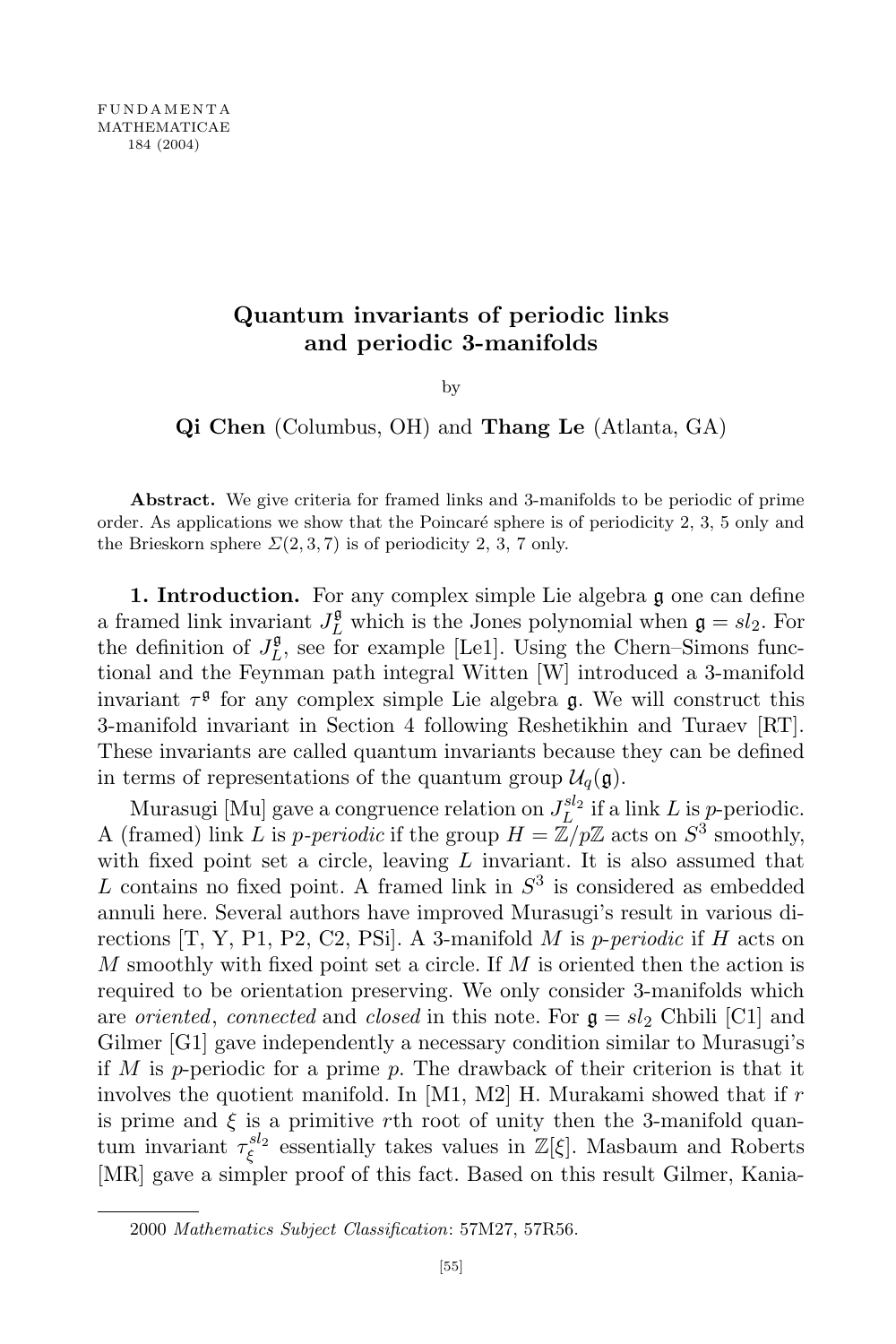Bartoszynska and Przytycki gave a necessary condition for *r*-periodicity of integral homology spheres concerning only  $\tau_{\varepsilon}^{sl_2}$ *ξ* (*M*).

We will generalize these congruence relations, for both periodic links and 3-manifolds, to all Lie algebras. The proof of the periodic manifold part is made possible by the integrality of quantum invariants of 3-manifolds [Le2].

Section 2 recalls some basics on Lie algebras. Section 3 deals with the link invariant. Sections 4 and 5 deal with the 3-manifold invariant. In Section 6 we show that the Poincaré sphere has only prime periodicity  $2, 3$  and  $5$ , and the Brieskorn sphere  $\Sigma(2,3,7)$  has only prime periodicity 2, 3 and 7. There we also discuss the periodicity of some other Brieskorn spheres.

**2. Basics on Lie algebras.** Let g be a simple complex Lie algebra with Cartan matrix  $(a_{ij})$ ,  $i, j = 1, \ldots, l$ . Fix a Cartan subalgebra h of g and a set of basis roots  $\alpha_1, \ldots, \alpha_l$  in its dual space  $\mathfrak{h}^*$ . One can define a symmetric bilinear form  $(\cdot)$  on  $\mathfrak{h}^*$  in the following way. Multiply the *i*th row of  $(a_{ij})$ by  $d_i \in \{1, 2, 3\}$  such that  $(d_i a_{ij})$  is a symmetric matrix. Set  $(\alpha_i | \alpha_j) = d_i a_{ij}$ . This bilinear form is proportional to the dual of the Killing form restricted to h. Let *X* and *Y* be the weight lattice and root lattice of g. The Weyl group *W* acts on *X* and *Y* naturally. The order of the group  $G = X/Y$  is  $det(a_{ij}).$ 

Let  $X_+$  be the set of dominant weights and  $Y_+ = Y \cap X_+$ . According to the general theory of Lie algebras, the finite-dimensional simple representations of  $\mathfrak g$  are parameterized by the dominant weights. Let  $\mathcal U_q(\mathfrak g)$  be the quantum group associated to g as defined in [J] with the exception that our *q* is equal to *q* <sup>2</sup> of [J]. The finite-dimensional representations of type 1 for  $U_q$ (g) are also parameterized by the dominant weights: for every  $\lambda \in X_+$ , there is a unique finite-dimensional simple  $\mathcal{U}_q(\mathfrak{g})$ -module  $\Lambda_\lambda$  of type 1 associated to it. Let  $\mathcal{C}$  (resp.  $\mathcal{C}^R$ ) be the set of all finite-dimensional simple  $\mathcal{U}_q(\mathfrak{g})$ -modules of type 1 associated to the elements in  $X_+$  (resp.  $Y_+$ ). Then  $\mathcal{C}^R$  is a subset of  $\mathcal{C}$ .

If *L* is a (framed) link in *S* 3 , a *coloring* (resp. *root-coloring*) of *L* is an assignment to each of its components of an element in  $\mathcal{C}$  (resp.  $\mathcal{C}^R$ ). Denote by  $\mathcal{C}_L$  (resp.  $\mathcal{C}_L^R$ ) the set of all colorings (resp. root-colorings) of *L*. If *L* is *p*-periodic then a coloring  $c \in C_L$  is said to be *p*-*periodic* if all link components in one orbit are assigned the same element in  $\mathcal{C}$ . Denote by  $\mathcal{C}_L^p$ *L* the set of *p*-periodic colorings. Set  $\mathcal{C}_{L}^{R,p} = \mathcal{C}_{L}^{R} \cap \mathcal{C}_{L}^{p}$ *L* . Notice that a *p*-periodic coloring *c* induces a coloring  $c'$  on the quotient link. If a link  $L$  has color  $c$ , then the invariant is denoted as  $J_L^{\mathfrak{g}}$  $_{L}^{\mathfrak{g}}(c).$ 

Several constants are used frequently in this note. Let  $d = \max\{d_i\}$ . Denote by *D* the least positive integer such that  $D(\lambda|\mu) \in \mathbb{Z}$  for all weights *λ* and *μ*. The *Coxeter number* is  $h = 1 + (α<sub>0</sub>|*g*),$  where  $α<sub>0</sub>$  is the highest short root and  $\rho$  is half of the sum of positive roots. The *dual Coxeter number* is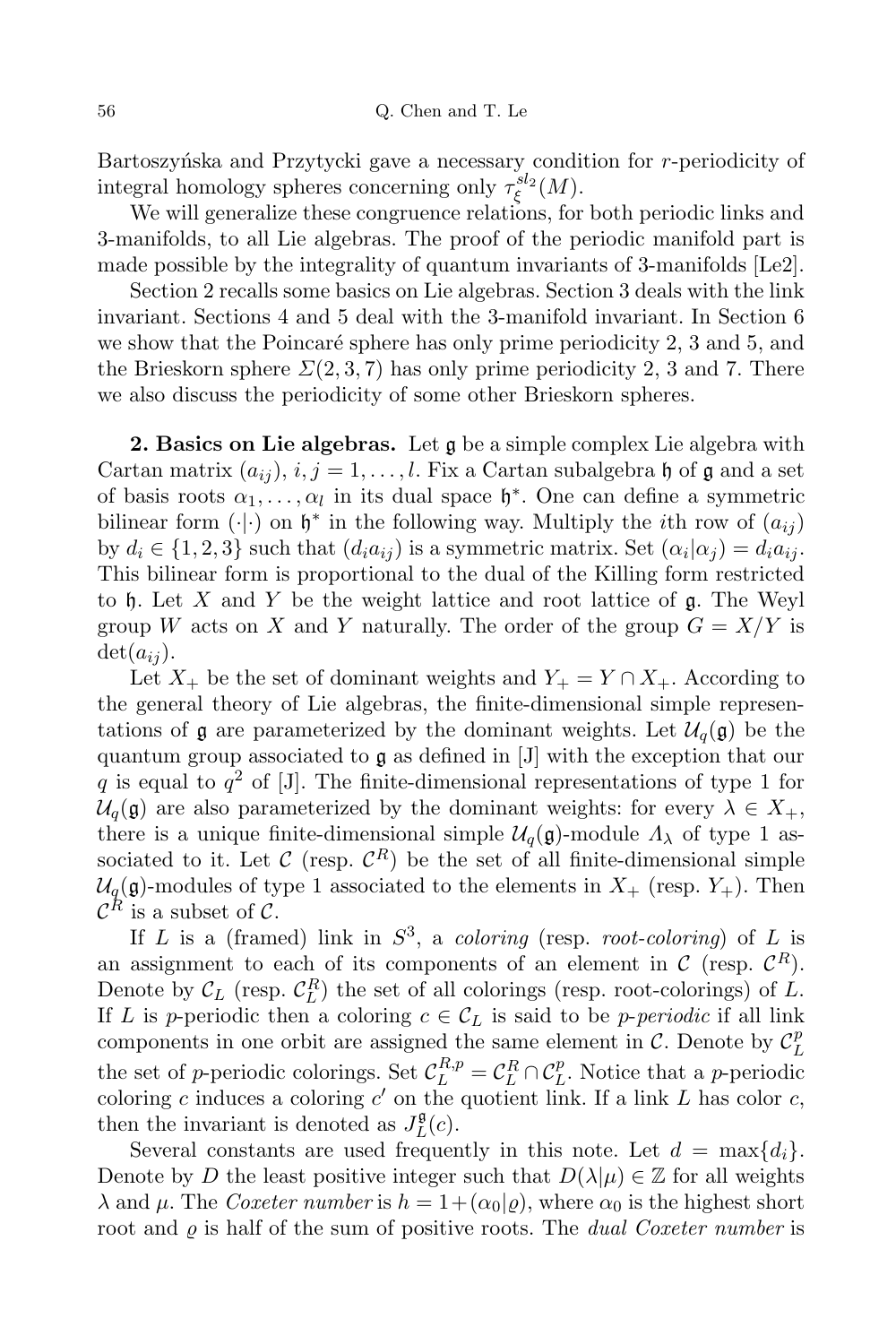$h^{\vee} = 1 + \max_{\alpha > 0} (\alpha | \varrho) / d$ . For the exact values of these constants see, for example, [Le1].

**3. Quantum invariants of periodic links.** We fix *p* to be a prime integer throughout this paper. If a framed link  $L \subset S^3$  is *p*-periodic then *L* has a diagram in  $\mathbb{R}^2$  with blackboard framing such that the rotation by an angle  $2\pi/p$  about a point away from the diagram leaves the link diagram invariant thanks to the positive answer to the Smith conjecture ([MB]). In what follows we do not distinguish a link and its diagrams if there is no confusion. Let  $L' = L/H$  be the quotient link of  $L$  with respect to the action. The framing on  $L'$  is the blackboard framing of the quotient diagram. There exists an  $(n, n)$ -tangle T such that  $L'$  and  $L$  are the natural closures of *T* and  $T^p$  respectively. Here  $T^p$  is the tangle obtained by gluing *p* copies of *T* in a natural way. See Figure 3 where the arrow denotes the rotation generating the group *H*.



Fig. 1

Let  $U$  be the trivial knot with framing 0. The quantum dimension  $\dim_q A_\lambda$  is defined to be  $J_U^{\mathfrak{g}}$ *U* (*Λλ*). Let

$$
I'_{\mathfrak{g},p} = (p, (\dim_q A_\lambda)^p - \dim_q A_\lambda, \,\forall \lambda \in X_+)
$$

be an ideal in  $\mathbb{Z}[q^{\pm 1/2}]$ . Note that  $\dim_q \Lambda_\lambda$  is a priori in  $\mathbb{Z}[q^{\pm 1/2D}]$ , but it is actually an element in  $\mathbb{Z}[q^{\pm 1/2}]$  (see the proof of Lemma 3.1). Let  $I_{\mathfrak{g},p}$  be an ideal in  $\mathbb{Z}[q^{\pm 1/2}]$  defined by

$$
I_{\mathfrak{g},p} = \begin{cases} (p,(q^{1/2}+q^{-1/2})^p - (q^{1/2}+q^{-1/2})) = (p,(1-q^{(p-1)/2})(1-q^{(p+1)/2})) \\ \text{if } D \text{ is even,} \\ (p,(q+q^{-1})^p - (q+q^{-1})) = (p,(1-q^{p-1})(1-q^{p+1})) \\ \text{if } D \text{ is odd.} \end{cases}
$$

Let

$$
I_p = (p, (q + q^{-1})^p - (q + q^{-1})) = (p, (1 - q^{p-1})(1 - q^{p+1}))
$$

be an ideal in  $\mathbb{Z}[q^{\pm 1}]$ . One has  $I_p = I_{\mathfrak{g},p} \cap \mathbb{Z}[q^{\pm 1}]$  when *D* is odd. The next lemma gives the relationship between  $I'_{\mathfrak{g},p}$  and  $I_{\mathfrak{g},p}$ .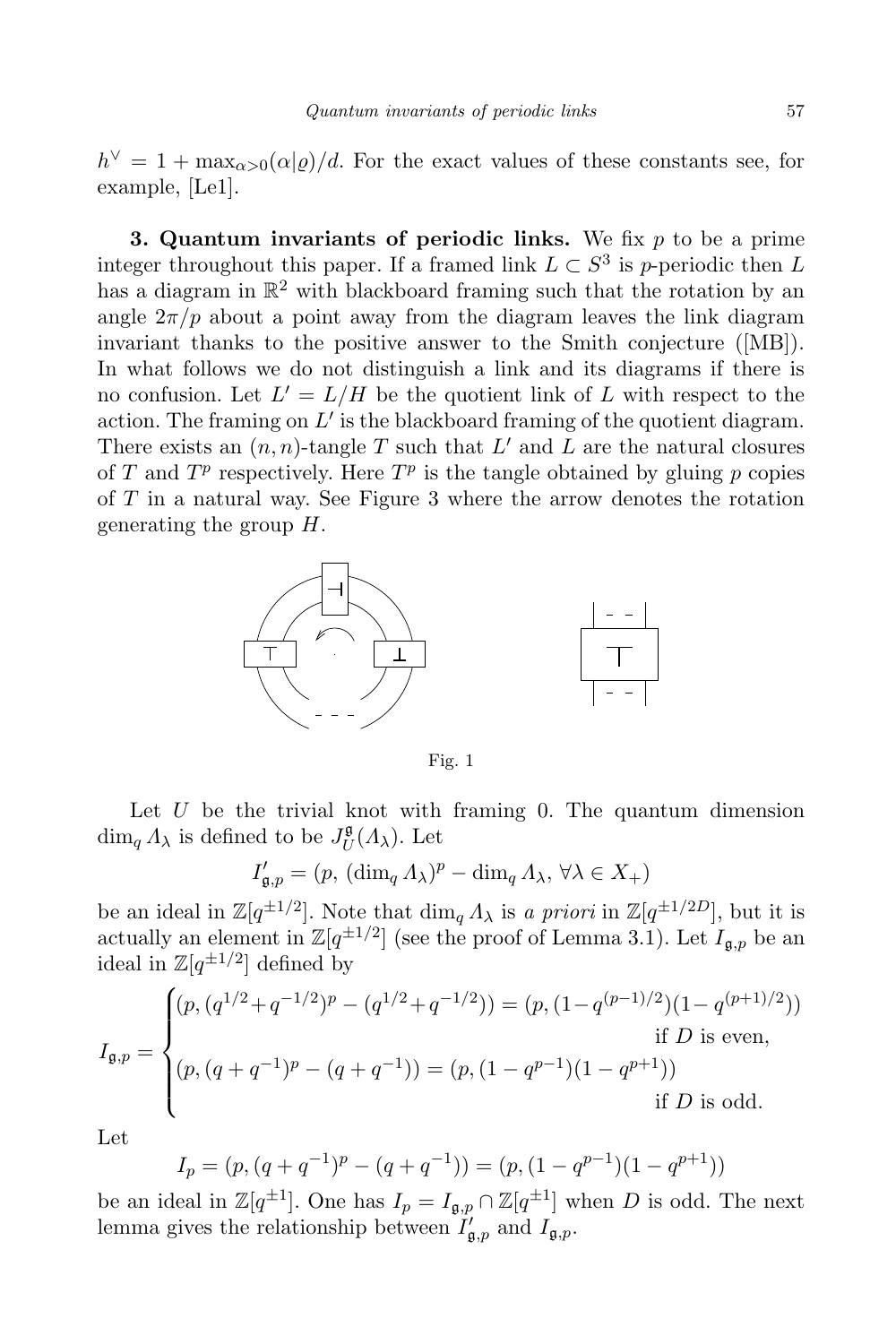LEMMA 3.1.  $I'_{\mathfrak{g},p} \subset I_{\mathfrak{g},p}$ .

*Proof.* By the strong integrality of the quantum link invariant (see [Le1]),  $\dim_q A_\lambda = J_U^{\mathfrak{g}}$  $U^{0}(I_{\lambda}) \in q^{(\varrho|\lambda)}\mathbb{Z}[q^{\pm 1}]$ . Since  $(\varrho|\lambda)$  belongs to  $\frac{1}{D}\mathbb{Z} \cap \frac{1}{2}$  $\frac{1}{2}\mathbb{Z}, (\varrho|\lambda)$  is an integer if *D* is odd. Recall that if  $\overline{L}$  is the mirror image of *L* then  $J_L^{\mathfrak{g}}$ *L* is equal to  $J_{\overline{L}}^{\mathfrak{g}}$ *L*<sup>*g*</sup></sup> by substituting *q* with  $q^{-1}$ . Since *U* =  $\overline{U}$  as framed links it follows that  $\dim_q A_\lambda = J_U^{\mathfrak{g}}$  $U(U(\Lambda_{\lambda}))$  is in  $\mathbb{Z}[q^{1/2}+q^{-1/2}]$  and is in  $\mathbb{Z}[q+q^{-1}]$  when *D* is odd. Recall that *p* is prime. For any *z* one has

$$
f^{p}(z) \equiv f(z) \bmod (p, z^{p} - z) \quad \forall f(z) \in \mathbb{Z}[z].
$$

Before we formulate the main theorem of this section let us fix some notations. Suppose that a framed link *L* has *m* components with linking matrix  $(l_{ij})$ . Let  $c = (\mu_1, \ldots, \mu_m)$  be a coloring of *L*. Define

$$
f(c, L) = \sum_{1 \le i, j \le m} l_{ij}(\mu_i | \mu_j), \quad u(c, L) = \sum_{1 \le i \le m} l_{ii}(\mu_i | 2\varrho),
$$
  

$$
v(c, L) = \sum_{1 \le i \le m} (\mu_i | 2\varrho).
$$

Let

$$
\mathcal{A} = \mathbb{Z}[q^{1/2} + q^{-1/2}] \cdot \mathbb{Z}[q^{\pm p/2}] \oplus p\mathbb{Z}[q^{\pm 1}],
$$
  

$$
\mathcal{B} = \mathbb{Z}[q + q^{-1}] \cdot \mathbb{Z}[q^{\pm p}] \oplus p\mathbb{Z}[q^{\pm 1}] \oplus (q^{p} - 1)\mathbb{Z}[q^{\pm 1}].
$$

A typical element in *A* is a finite sum  $(\sum ab) + pc$ , where  $a \in \mathbb{Z}[q^{1/2} +$  $q^{-1/2}$ ,  $b \in \mathbb{Z}[q^{\pm p/2}]$  and  $c \in \mathbb{Z}[q^{\pm 1}]$ . Elements in *B* are similarly defined. We introduce a normalization of  $J_L^{\mathfrak{g}}$ *L* ,

$$
\hat{J}_L^{\mathfrak{g}}(c) := q^{-\frac{1}{2}(f(c,L) + u(c,L) + v(c,L))} J_L^{\mathfrak{g}}(c).
$$

It is shown in [Le1] that  $\hat{J}_{L}^{\mathfrak{g}}(c)$  does not have fractional powers and does not depend on the framing. The following theorem asserts that if a framed link *L* is *p*-periodic with quotient link  $L'$  then  $\hat{J}_L^{\mathfrak{g}}$  has a special symmetry and is closely related to  $\hat{J}_{L'}^{\mathfrak{g}}$ .

THEOREM 3.2. Let L be a p-periodic framed link in  $S^3$  with quotient link L'. Their linking matrices are  $(l_{ij})$  and  $(l'_{ij})$ . Suppose L and L' have *m and m*<sup>*'*</sup> *components respectively. If p is a prime number*,  $c \in C_{L}^{p}$ *L is a p*-periodic coloring of  $L$ , and  $c'$  is the induced coloring on  $L'$ , then:

$$
(a)
$$

$$
\hat{J}_L^{\mathfrak{g}}(c) \equiv q^{(pv'-v)/2} (\hat{J}_{L'}^{\mathfrak{g}}(c'))^p \bmod I'_{\mathfrak{g},p} \quad in \ \mathbb{Z}[q^{\pm 1/2}],
$$

*where*  $v = v(c, L)$  *and*  $v' = v(c', L')$ *.* 

(b) If p and D are odd then 
$$
(pv' - v)/2
$$
 is an integer and

$$
\hat{J}_L^{\mathfrak{g}}(c) \equiv q^{(pv'-v)/2} (\hat{J}_{L'}^{\mathfrak{g}}(c'))^p \bmod I_{\mathfrak{g},p}' \cap \mathbb{Z}[q^{\pm 1}] \quad in \mathbb{Z}[q^{\pm 1}].
$$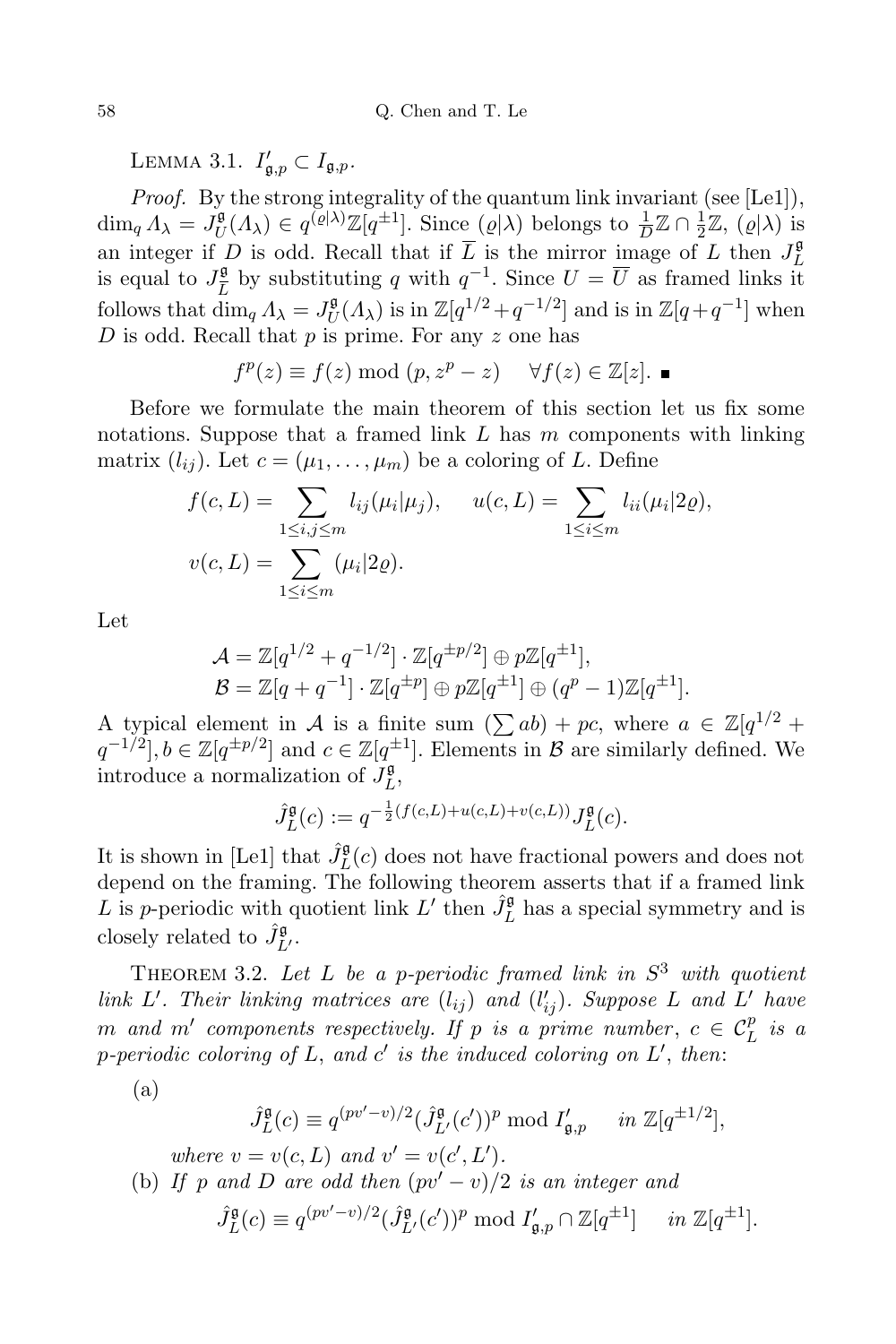(c) *If* (*p,* 2*D*) = 1 *then*

 $q^{v^*} \hat{J}_L^{\mathfrak{g}}(c) \in \mathcal{A} \cap \mathcal{B}$ ,

*where*  $v^* \in \mathbb{Z}$  *takes the value*  $v/2$  *if v is even and*  $(v+p)/2$  *otherwise.* 

This theorem will be proved at the end of this section. The following observations are useful in applications.

REMARK. Because  $I'_{\mathfrak{g},p} \subset I_{\mathfrak{g},p}$  and  $I_p = I_{\mathfrak{g},p} \cap \mathbb{Z}[q^{\pm 1}]$  when *D* is odd, statement (b) implies that for *p* and *D* odd,

$$
\hat{J}_L^{\mathfrak{g}}(c) \equiv q^{(pv'-v)/2} (\hat{J}_{L'}^{\mathfrak{g}}(c'))^p \bmod I_p \quad \text{ in } \mathbb{Z}[q^{\pm 1}].
$$

Let  $\xi$  be a *p*th root of unity. Then

$$
q^{2v^*} \hat{J}_L^{\mathfrak{g}}(c)|_{q=\xi} \equiv \hat{J}_L^{\mathfrak{g}}(c)|_{q=\xi^{-1}} \bmod p \quad \text{ in } \mathbb{Z}[\xi]
$$

if  $(p, 2D) = 1$ . This follows from (c).

Several authors have proved this theorem for special Lie algebras. We include some of their results in Corollary 3.3 for comparison. First we need to recall the invariants used in their papers.

A link invariant  $P_n$  can be defined by the following relations:

$$
P_n(L \sqcup L') = P_n(L) P_n(L'),
$$
  
\n
$$
q^{n/2} P_n(L_+) - q^{-n/2} P_n(L_-) = (q^{1/2} - q^{-1/2}) P_n(L_0),
$$

where  $(L_0, L_-, L_+)$  is the standard skein triple. Notice that  $P_n$  is an invariant for non-framed links. The invariant  $P_n$  can also be defined through  $J^{\mathfrak{g}}$  as follows. Let *L* be a framed link whose components are colored by the fundamental representation of  $U_q(sl_n)$ , i.e. the one corresponding to the fundamental representation of  $sl_n$ . Denote this coloring by  $c_n$ . Let  $\tilde{L}$  be any framed link obtained from *L* by changing the framings so that  $\tilde{L} \cdot \tilde{L} = 0$ , i.e. the sum of all entries of the linking matrix of  $\tilde{L}$  is 0. Then  $P_n(L) = J_{\tilde{L}}^{sln}(c_n)$ . Hence

$$
\hat{J}_L^{sl_n}(c_n) = q^{(e_n - u(c_n, L) - v(c_n, L))/2} P_n(L),
$$

where  $e_n = \sum_{1 \le i,j \le m} l_{ij}(2\varrho|\lambda_1)$ . Here  $\lambda_1$  is the weight corresponding to the fundamental representation. Let  $[n] = (q^{n/2} - q^{-n/2})/(q^{1/2} - q^{-1/2})$  be the quantum integer. The Jones polynomial can be defined as

$$
V_L(t) = [2]^{-1} P_2(L)|_{\sqrt{q}=-1/\sqrt{t}}.
$$

Corollary 3.3. *With the same assumptions as in Theorem* 3.2 *one has* (a) ([C2, PSi])

$$
P_n(L) \equiv (P_n(L'))^p \bmod (p, [2]^p - [2]) \quad in \mathbb{Z}[q^{\pm 1/2}]
$$

*and if n is odd then*

$$
P_n(L) \equiv (P_n(L'))^p \bmod{(p, [3]^p - [3])} \quad in \mathbb{Z}[q^{\pm 1/2}].
$$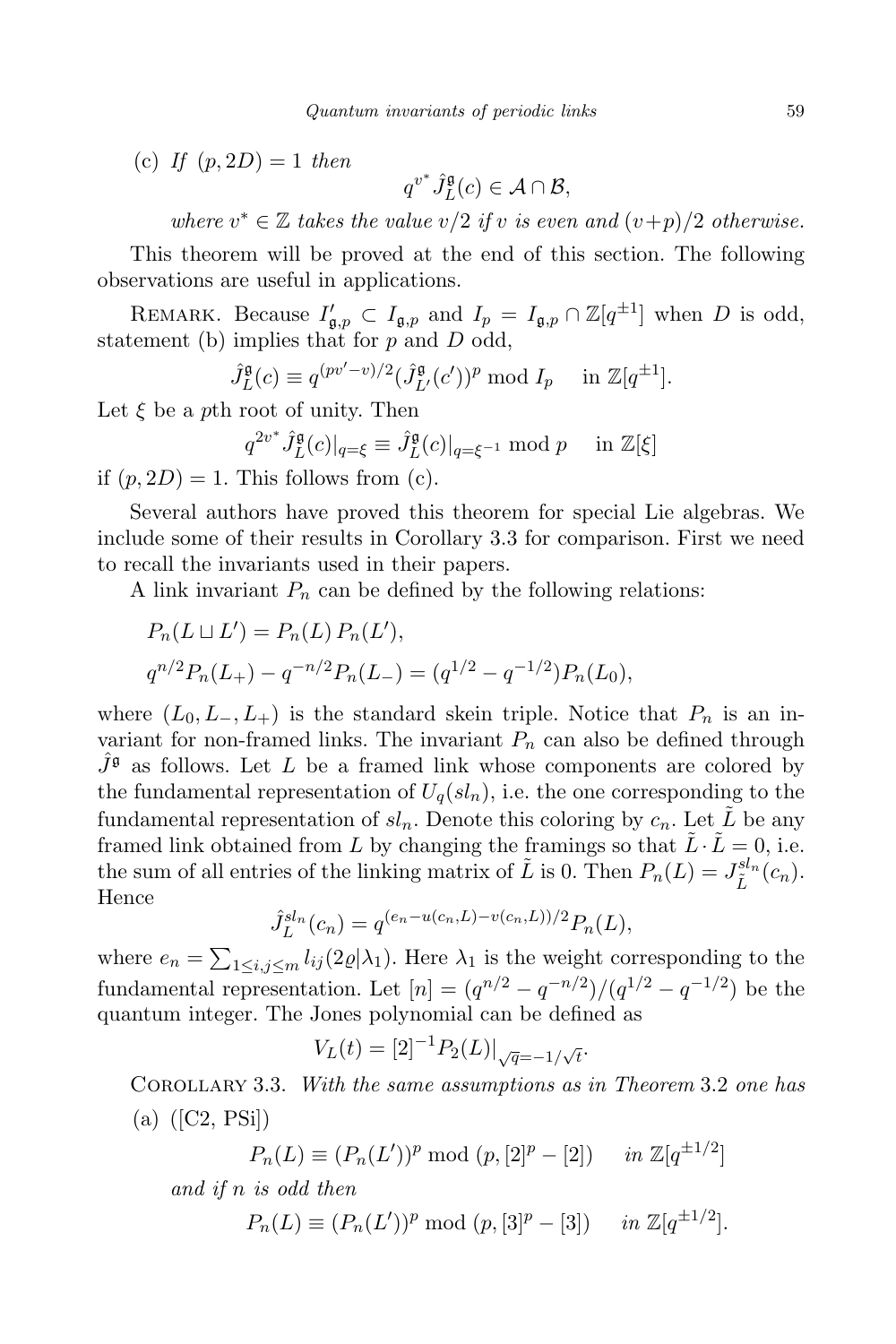(b) ([Mu, Y])

 $V_L(t) \equiv (V_{L'}(t))^p \mod (p, \eta_p(t)) \text{ in } \mathbb{Z}[t^{\pm 1/2}],$ 

where 
$$
\eta_p(t) = \sum_{j=0}^{p-1} (-t)^j - t^{(p-1)/2}
$$
.  
\n(c) ([Y]) If p is odd then  
\n
$$
V_L(t) - t^{2lk} V_L(t^{-1}) \equiv 0 \mod (p, t^p - 1) \quad in \mathbb{Z}[t^{\pm 1/2}],
$$
\nwhere lk =  $\frac{1}{2} \sum_{1 \le i < j \le m} l_{ij}$ , i.e. lk is the total linking number of L.

REMARK. The ideals  $(p, [2]^p - [2])$  and  $(p, [3]^p - [3])$  are used here instead of  $I_{\mathfrak{g},p}(\supset I'_{\mathfrak{g},p})$ . When  $\mathfrak{g} = sl_n$  the constant *D* is equal to *n*. It follows that the ideals are actually the same. Also notice that  $(t+1)\eta_p(t) \equiv$  $q^{-p/2}([2]^p - [2])|_{\sqrt{q}=-1/\sqrt{t}}$  mod *p*. One has to assume that *p* is odd in (c) because the Jones polynomial defined here uses  $[2] = -\sqrt{t} - 1/\sqrt{t}$  whose square is 0 mod  $(2, t^2 - 1)$ . Yokota [Y] proved (c) when *L* is a knot. We skip the proof of this corollary because it follows easily from Theorem 3.2.

We begin the proof of Theorem 3.2 with the next lemma which is the  $J_L^{\mathfrak{g}}$ *L* version of Theorem 3.2. The reason we use  $\hat{J}_L^{\mathfrak{g}}$  instead of  $J_L^{\mathfrak{g}}$  $L<sup>g</sup>$  in Theorem 3.2 is that  $\hat{J}_L^{\mathfrak{g}}$  has better integrality.

Lemma 3.4. *With the same assumptions as in Theorem* 3.2 *one has* (a)

> *J* g  $L^{0}(c) \equiv (J_{L'}^{0}(c'))^{p} \mod I_{\mathfrak{g},p}'' \quad in \mathbb{Z}[q^{\pm 1/2D}],$

where  $I''_{\mathfrak{g},p} = (p, (\dim_q A_\lambda)^p - \dim_q A_\lambda, \forall \lambda \in X_+)$  is an ideal in the *ring*  $\mathbb{Z}[q^{\pm 1/2D}]$ *.* 

(b)

$$
J_L^{\mathfrak{g}}(c) \in \mathbb{Z}[q^{1/2} + q^{-1/2}] \cdot \mathbb{Z}[q^{\pm p/2D}] \oplus p\mathbb{Z}[q^{\pm 1/2D}].
$$

(c) If  $c \in C_L^{R,p}$  $L^{R,p}$  *is a p-periodic root-coloring then* 

> *J* g  $L^{g}(c) \equiv (J_{L'}^{g}(c'))^{p} \mod I_{p} \quad in \mathbb{Z}[q^{\pm 1}].$

*Proof.* Let *T* be the  $(n, n)$ -tangle mentioned at the beginning of this section. There is a natural coloring on *T* by the restriction of *c*, which is still denoted by *c*. Suppose the open ends in *T* are colored by  $V_1, \ldots, V_n$ . Then  $J_T^{\mathfrak{g}}$  $\mathcal{I}_T^{\mathfrak{g}}(c)$  is a  $\mathcal{U}_q(\mathfrak{g})$ -module homomorphism from  $V_1 \otimes \cdots \otimes V_n$  to itself (see for example [Le1]). According to [Le1] and [Lu],  $J_T^{\mathfrak{g}}$  $T<sup>g</sup>(c)$  can be represented by a matrix over  $\mathbb{Z}[q^{\pm 1/2D}]$  by choosing the so-called tensor product basis for *V*<sub>1</sub>⊗· *·* · ⊗*V<sub>n</sub>*. It is known that *V*<sub>1</sub>⊗· *·* ·⊗*V<sub>n</sub>* can be decomposed over  $\mathbb{Q}(q^{1/2D})$ into a direct sum of homogeneous parts, i.e.  $V_1 \otimes \cdots \otimes V_n = \bigoplus_{\lambda \in X_+} E_\lambda$ , where  $E_{\lambda} = \bigoplus \Lambda_{\lambda}$ . Then  $E_{\lambda}$  is isomorphic to  $\Lambda_{\lambda} \otimes N$  as  $U_q(\mathfrak{g})$ -modules, where *N* is a finite-dimensional vector space over  $\mathbb{Q}(q^{1/2D})$ . It is also known that  $J_T^{\mathfrak{g}}$  $T^{\mathfrak{g}}(c)$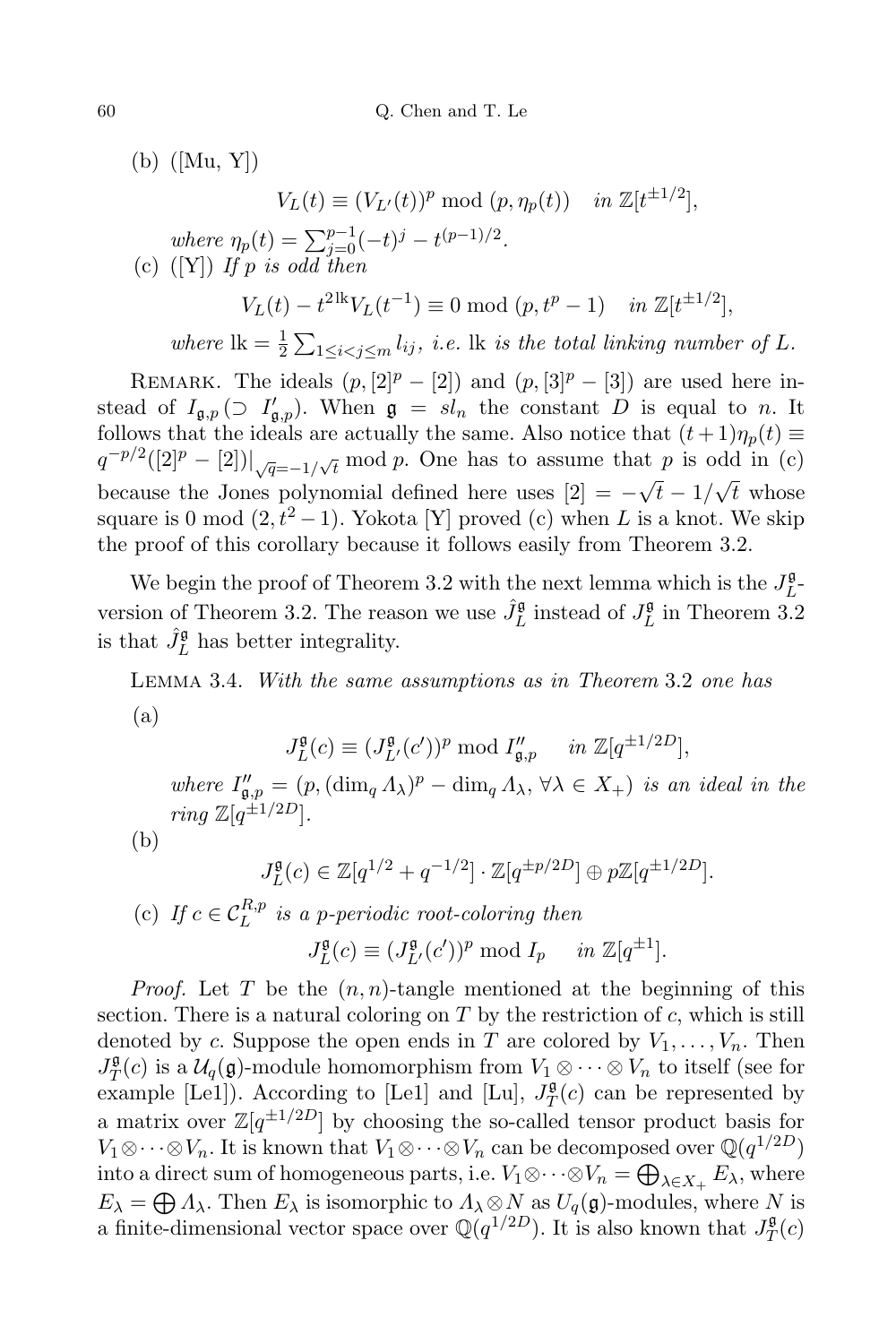acts on  $\Lambda_{\lambda} \otimes N$  as Id  $\otimes R_{\lambda}$ , where  $R_{\lambda}$  is a matrix over  $\mathbb{Q}(q^{1/2D})$ . For more details see [Le2].

If *x* is an eigenvalue of  $R_2^j$  $\frac{J}{\lambda}$  then it is also an eigenvalue of  $(J_T^{\mathfrak{g}})$  $(T^{\mathfrak{g}})$ <sup>*j*</sup> for any positive integer *j*. Since  $(J_T^{\mathfrak{g}})$  $T(T)$  has entries in  $\mathbb{Z}[q^{\pm 1/2}]}$ , *x* must belong to *O*, the ring of algebraic integers over  $\mathbb{Z}[q^{\pm 1/2D}]$  in some algebraic extension of  $\mathbb{Q}(q^{1/2D})$ . Hence  $\text{tr } R^j_{\lambda} \in O \cap \mathbb{Q}(q^{1/2D}) = \mathbb{Q}[q^{\pm 1/2D}]$ . Let  $K = K_{\pm 2\varrho}$  (see [Le1] for the definition of  $K_{\pm 2g}$ . Then tr  $K|_{\Lambda_{\lambda}} = \dim_q \Lambda_{\lambda}$ , the quantum dimension of  $\Lambda_{\lambda}$ , and  $K$  acts on  $\Lambda_{\lambda} \otimes N$  as  $K|_{\Lambda_{\lambda}} \otimes \text{Id}$ . So  $KJ_T^{\mathfrak{g}}$  $T$ <sup>g</sup> acts on  $Λ$ <sub>λ</sub>  $\otimes$  *N* as  $K|_{Λ}$ <sub>λ</sub>  $\otimes$   $R$ <sub>λ</sub>. Therefore

$$
J_{L'}^{\mathfrak{g}}(c') = \text{tr}(KJ_T^{\mathfrak{g}}) = \sum_{\lambda \in X_+} \dim_q \Lambda_\lambda \,\text{tr}\, R_\lambda
$$

and

$$
J_L^{\mathfrak{g}}(c) = \text{tr}(KJ_{T^p}^{\mathfrak{g}}) = \sum_{\lambda \in X_+} \dim_q A_{\lambda} \text{ tr } R_{\lambda}^p
$$

in  $\mathbb{Z}[q^{\pm 1/2D}]$ . By Lemma 3.5 below,

(1) 
$$
J_L^{\mathfrak{g}}(c) = \sum_{\lambda \in X_+} (\dim_q \Lambda_\lambda)(\operatorname{tr} R_\lambda)^p + pg
$$

for some  $g \in \mathbb{Z}[q^{\pm 1/2D}]$ . As noticed in Lemma 3.1,  $\dim_q \Lambda_\lambda$  is in  $\mathbb{Z}[q^{1/2} +$ *q*<sup>−1/2</sup></sub>, and this proves the second statement. Now,

$$
(J_{L'}^{\mathfrak{g}}(c'))^p = \Big(\sum_{\lambda \in X_+} \dim_q \Lambda_\lambda \operatorname{tr} R_\lambda\Big)^p \equiv \sum_{\lambda \in X_+} (\dim_q \Lambda_\lambda)^p (\operatorname{tr} R_\lambda)^p
$$

$$
\equiv \sum_{\lambda \in X_+} \dim_q \Lambda_\lambda (\operatorname{tr} R_\lambda)^p \equiv J_L^{\mathfrak{g}}(c) \bmod I_{\mathfrak{g},p}''.
$$

This proves the first statement. If *c* is a *p*-periodic root-coloring then  $J_L^{\mathfrak{g}}$  $_{L}^{\mathfrak{g}}(c)$ is in  $\mathbb{Z}[q^{\pm 1}]$  by the strong integrality of the quantum link invariants ([Le1]). Then the last statement can be proved by comparing-the-terms (see the remark after Lemma 3.5).  $\blacksquare$ 

Lemma 3.5. *Let D be an integrally closed domain and F be its quotient field. Suppose A is an n × n matrix over F whose eigenvalues are integral over*  $D$ *. Then for any prime number*  $p$ ,  $\text{tr } A^p - (\text{tr } A)^p = pg$  *for some*  $g \in D$ *.* 

*Proof.* Let *K* be an algebraic closure of *F*. Denote by  $K_{\mathcal{D}}$  the integral closure of *D* in *K*. Then  $F \cap K_{\mathcal{D}} = \mathcal{D}$  since *D* is integrally closed. If  $x_1, \ldots, x_n$ are the eigenvalues of A then  $x_1^j$  $x_1^j, \ldots, x_n^j$  are the eigenvalues of  $A^j$  for any positive integer *j*. Since  $x_k^j \in K_D$  by the assumption,  ${\rm tr} A^j = \sum_{k=1}^n x_k^j$  $\frac{j}{k}$  belongs to  $K_{\mathcal{D}} \cap F = \mathcal{D}$ . Then  $\text{tr } A^p = \sum_{k=1}^n x_k^p = (\sum_{k=1}^n x_k)^p + pg(s_1, \ldots, s_n),$ where *g* is an integral coefficient polynomial and  $s_k$  is the *k*th elementary symmetric polynomial in  $x_1, \ldots, x_n$  ([L, Theorem 8.1]). Let  $e_j = \sum_{k=1}^n x_k^j$ *k* .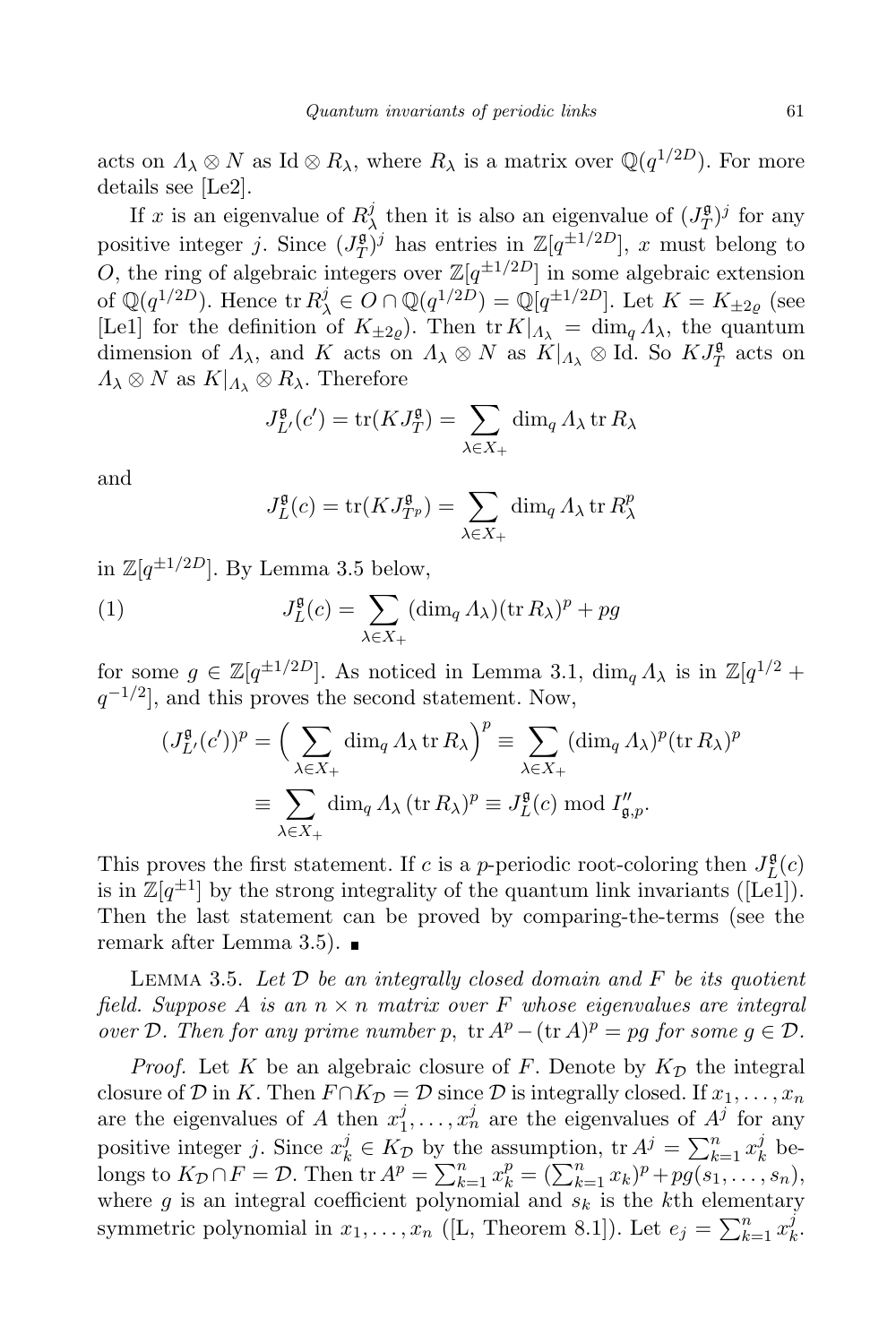Then the  $e_j$ 's are related to the  $s_j$ 's by the Newton formula ([Co])

$$
e_j - s_1 e_{j-1} + s_2 e_{j-2} + \dots + (-1)^{j-1} s_{j-1} e_1 + (-1)^j s_j j = 0,
$$

where  $s_k = 0$  if  $k > n$ . Because  $e_j = \text{tr } A^j \in \mathcal{D}$  one has  $s_j \in F$ , whence *s*<sup>*j*</sup> ∈ *KD*  $\cap$  *F* = *D*. Hence *g*(*s*<sub>1</sub>*, . . , s*<sub>*n*</sub>) ∈ *D* as claimed.

REMARK. We use a so called "comparing-the-terms" argument several times in this section. We only write down the most complicated one in detail in the proof of Theorem 3.2 below.

*Proof of Theorem* 3.2. Let  $f = f(c, L)$ ,  $u = u(c, L)$ ,  $v = v(c, L)$ ,  $f' =$  $f(c', L'), u' = u(c', L')$  and  $v' = v(c', L')$ . Notice that f and f' are in  $\frac{1}{D}\mathbb{Z}$ and the others are integers. Because  $f$  and  $f'$  are actually summations over crossings one has  $f = pf'$ . If the orbit of a link component of L consists of only one component then its framing must be *p* times the framing of its quotient component in L<sup>'</sup>. On the other hand, if an orbit consists of p link components then they must have the same framing and color. Therefore  $u = pu'$ . Then (a) follows from Lemma 3.4(a) and the comparing-the-terms argument.

If the orbit of a component in *L* consists of *p* components then its contribution to  $(pv' - v)/2$  is zero. Otherwise the contribution is  $(p - 1)/2$ , which is an integer for odd *p*. Now (b) can be proved by using the comparing-theterms argument again. Here one must use the fact that the generators of  $I'_{\mathfrak{g},p}$  are in  $\mathbb{Z}[q^{\pm 1}]$  for odd *D*.

By comparing-the-terms and Lemma 3.4 we can show that  $q^{v^*} \hat{J}_L^{\mathfrak{g}}(c) \in \mathcal{A}$ . So we only have to prove  $q^{v^*} \hat{J}_L^{\mathfrak{g}}(c) \in \mathcal{B}$ . The proof is again comparingthe-terms. It is clear from the definition that  $p \mid 2(v^* - v/2)$ . Define  $w =$  $2(v^*-(f+u+v)/2)$  and  $w' = w/p$ . Notice that *w* and *w'* are in  $\frac{1}{D}\mathbb{Z}$ . By (1),

(2) 
$$
q^{v^*} \hat{J}_L^{\mathfrak{g}} = q^{w/2} J_L^{\mathfrak{g}} = q^{pw'/2} \Big( \sum_{\lambda \in X_+} \dim_q \Lambda_\lambda (\text{tr } R_\lambda)^p + pg \Big)
$$

$$
= \sum_{\lambda \in X_+} \dim_q \Lambda_\lambda (q^{w'/2} \text{tr } R_\lambda)^p + pg'.
$$

We split  $q^{w'/2}$  tr  $R_\lambda$  and  $\dim_q \Lambda_\lambda$  into integral and fractional parts as follows. Let  $q^{w'/2}$  tr  $R_{\lambda} = \alpha_{\lambda} + \beta_{\lambda}$  and dim<sub>q</sub>  $\Lambda_{\lambda} = \gamma_{\lambda} + \delta_{\lambda}$ , where  $\alpha_{\lambda} \in \mathbb{Z}[q^{\pm 1}]$ ,  $\gamma_{\lambda} \in \mathbb{Z}[q + q^{-1}], \ \beta_{\lambda} \in \mathfrak{I}_D \text{ and } \delta_{\lambda} \in \mathfrak{I}_1 \cap \mathbb{Z}[q^{1/2} + q^{-1/2}], \text{ where}$ 

$$
\mathfrak{I}_n = \Big\{ \sum_{\text{finite}} z_i q^i \; \Big| \; z_i \in \mathbb{Z}, \, i \in \frac{1}{2n} \mathbb{Z} \setminus \mathbb{Z} \Big\} \cup \{0\}
$$

for any positive integer *n*. Let  $\alpha_{\lambda} = \sum a_{\lambda,i} q^{i}, \beta_{\lambda} = \sum b_{\lambda,j} q^{j}$ , where  $a_{\lambda,i}, b_{\lambda,j}$ *∈* Z and *j ∈* 1  $\frac{1}{2D}\mathbb{Z}\setminus\mathbb{Z}$ . Let  $\delta_{\lambda} = \sum \overline{d_{\lambda,l}}(q^{l} + q^{-l}),$  where  $l \in \frac{1}{2}$  $\frac{1}{2}\mathbb{Z}\setminus\mathbb{Z}$ . Then  $(q^{w'/2} \operatorname{tr} R_\lambda)^p = A_\lambda + B_\lambda + pg_\lambda$ , where  $A_\lambda = \sum a_{\lambda,i}^p q^{ip}, B_\lambda = \sum b_{\lambda,j}^p q^{jp} =$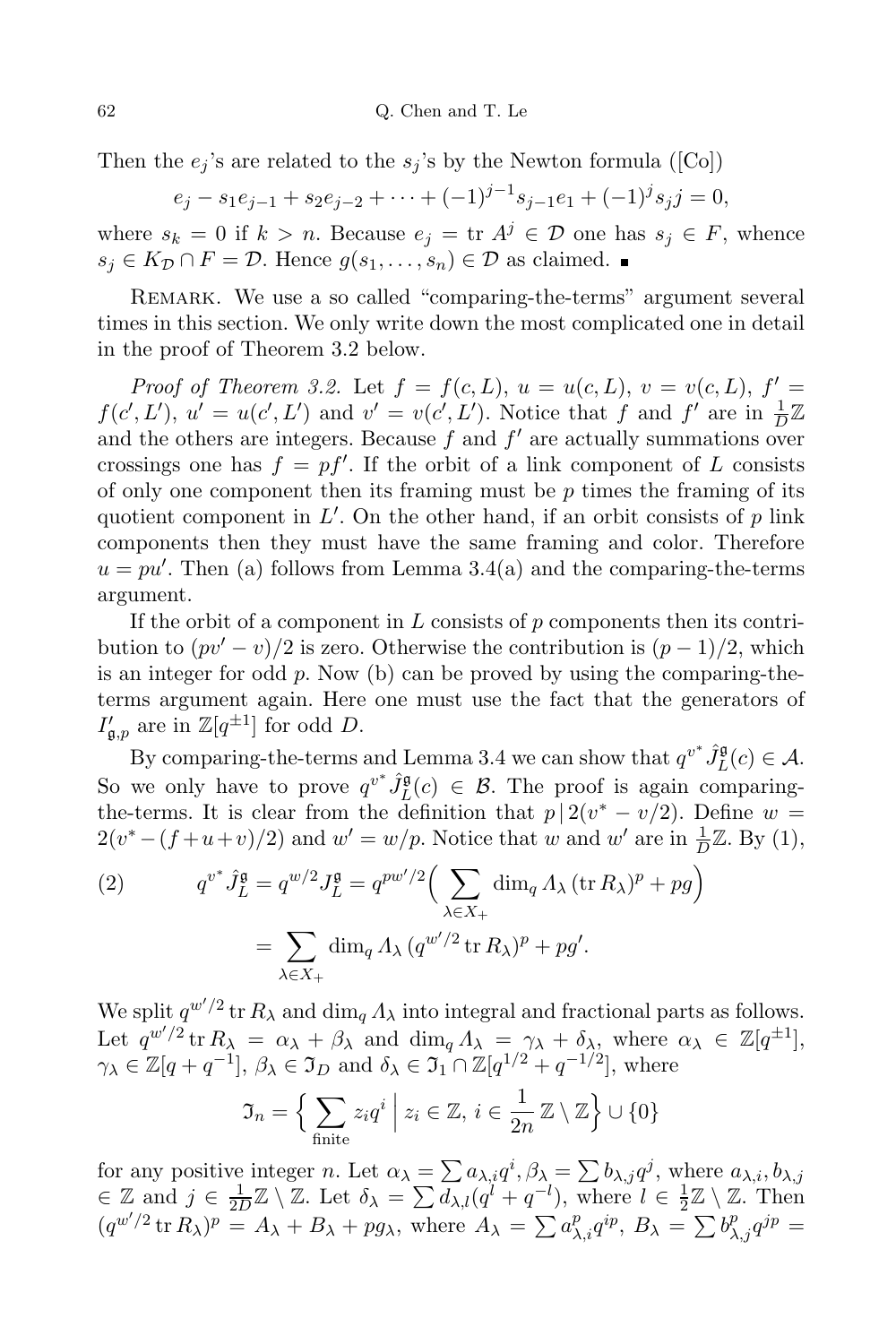$\sum c_{\lambda,k} q^k$  and  $g_{\lambda} \in \mathbb{Z}[q^{\pm 1/2D}]$ . Because  $(p,2D) = 1$  and *j* is not an integer, neither is  $k = jp$ . Furthermore  $p | 2Dk$  because  $j \in \frac{1}{2l}$  $\frac{1}{2D}\mathbb{Z}$ . Therefore each summand on the right side of (2) becomes

(3) 
$$
\dim_q A_\lambda (q^{w'/2} \operatorname{tr} R_\lambda)^p = (\gamma_\lambda + \delta_\lambda)(A_\lambda + B_\lambda + pg_\lambda)
$$
  
=  $\gamma_\lambda A_\lambda + \delta_\lambda A_\lambda + \gamma_\lambda B_\lambda + \delta_\lambda B_\lambda + pg_\lambda(\gamma_\lambda + \delta_\lambda).$ 

One has  $\delta_{\lambda}B_{\lambda} = \sum_{k,l} c_{\lambda,k}d_{\lambda,l}(q^{k+l}+q^{k-l})$ . Notice that  $k+l \in \mathbb{Z}$  if and only if *k*−*l*  $\in \mathbb{Z}$ , since  $2l \in \mathbb{Z}$ . Moreover, if  $k+l \in \mathbb{Z}$  then  $2k = k+l+k-l \in \mathbb{Z}$ . Hence if  $k + l$  is an integer then  $p | 2k$  because  $p | 2Dk$  and  $(p, D) = 1$ . Therefore  $k+l \equiv -(k-l) \mod p$  if  $k+l \in \mathbb{Z}$ . Let  $\delta_{\lambda}B_{\lambda} = C_{\lambda} + D_{\lambda}$ , where  $C_{\lambda} \in \mathbb{Z}[q^{\pm 1}]$ and  $D_{\lambda} \in \mathfrak{I}_D$ . Then  $C_{\lambda}$  is actually an element in  $\mathbb{Z}[q+q^{-1}] \oplus (q^p-1)\mathbb{Z}[q^{\pm 1}]$ .

Using (3) one can expand (2) as follows:

$$
q^{v^*} \hat{J}_L^{\mathfrak{g}} = \sum_{\lambda} (\gamma_{\lambda} A_{\lambda} + C_{\lambda}) + \sum_{\lambda} (D_{\lambda} + \delta_{\lambda} A_{\lambda} + \gamma_{\lambda} B_{\lambda}) + p \sum_{\lambda} (G_{\lambda} + G_{\lambda}'),
$$

where  $g_{\lambda} = G_{\lambda} + G'_{\lambda}$  and  $G_{\lambda} \in \mathbb{Z}[q^{\pm 1}], G'_{\lambda} \in \mathfrak{I}_D$ . Notice that  $\delta_{\lambda} A_{\lambda}, \gamma_{\lambda} B_{\lambda}$ and  $D_{\lambda}$  are in  $\mathfrak{I}_D$ . Therefore  $\sum_{\lambda} (D_{\lambda} + \delta_{\lambda} A_{\lambda} + \gamma_{\lambda} B_{\lambda} + pG'_{\lambda}) = 0$  since  $q^{w/2}J_{\nu}^{\mathfrak{g}} \in \mathbb{Z}[q^{\pm 1}]$  by the strong integrality of the quantum link invariants ([Le1]). This completes the proof.  $\blacksquare$ 

**4. Quantum invariants of periodic 3-manifolds I.** Let *M* be a connected, oriented and closed 3-manifold. Recall that for any Lie algebra g and some integer  $r > 1$  one can define a 3-manifold invariant  $\tau_{\xi}^{\mathfrak{g}}$ *ξ* (*M*), where *ξ* is a primitive *r*th root of unity. Kirby and Melvin [KM] proved that if the Lie algebra is  $sl_2$  and *r* is odd, then  $\tau_{\xi}^{sl_2}(M)$  is a product of two invariants, namely  $\tau_{\varepsilon}^{sl_2}$  $\tau_{\xi}^{sl_2}(M) \; = \; \tau_{\xi}^G(M) \tau_{\xi}^{Psl_2}$ *ξ* (*M*). The first factor is a weak invariant which is determined by the first homology group and the linking form on its torsion. The second factor is called the projective quantum invariant and will be defined later in this section. In [Le2] the second author has generalized this splitting to all quantum groups. For a *p*-periodic 3-manifold *M* one can show that the values of  $\tau_{\xi}^{\mathfrak{g}}$  $\frac{\mathfrak{g}}{\xi}(M)$  and  $\tau_{\xi}^{P\mathfrak{g}}$  $\mathcal{L}_{\xi}^{P\mathfrak{g}}(M)$  are restricted. We will only formulate criteria for the projective quantum invariant since the proofs for the non-projective ones are very similar. Furthermore the projective part contains "almost all" information as noted above. Another reason is that the projective invariants enjoy nice integrality ([Le2]).

First let us recall briefly the definition of projective quantum invariants of 3-manifolds. For more details see [Le2]. Let  $\mathfrak{h}^*_{\mathbb{R}}$  be the R-vector space spanned by  $\alpha_1, \ldots, \alpha_l$ . Then  $\mathfrak{h}_{\mathbb{R}}^* \otimes \mathbb{C} = \mathfrak{h}^*$ . Fix an integer  $r > dh^{\vee}$ . Let  $\xi$  be a primitive *r*th root of unity. The *fundamental alcove of level k* is defined as

$$
C_k = \{x \in \mathfrak{h}_{\mathbb{R}}^* \mid (x|\alpha_i) \geq 0, (x|\alpha_0) < k, i = 1, \ldots, l\},\
$$

where  $k = r - h > 0$  and  $\alpha_0$  is the short highest root associated to the basis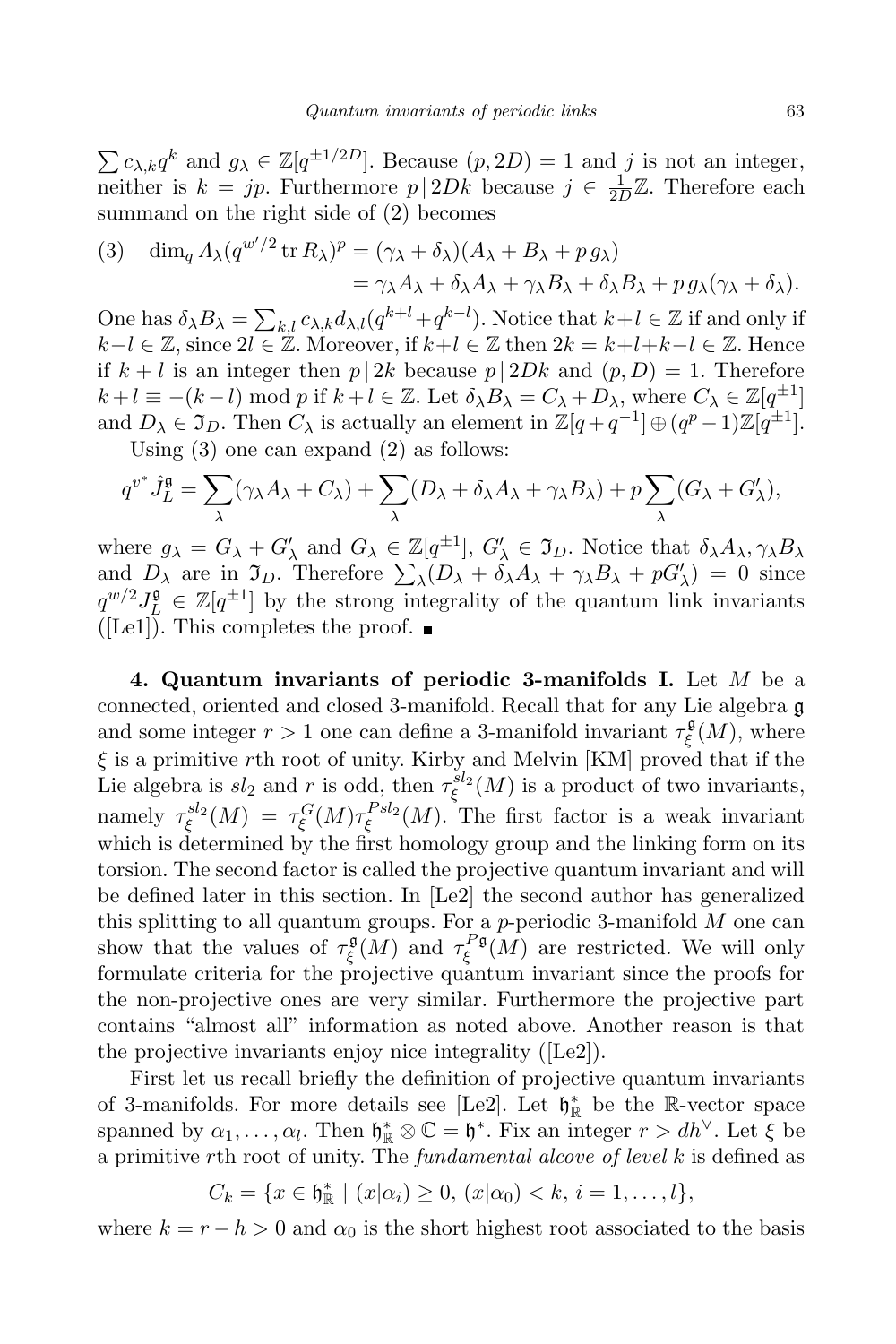roots we choose. Let

$$
P_r = \{x = c_1\alpha_1 + \cdots + c_l\alpha_l \in \mathfrak{h}_{\mathbb{R}}^* \mid 0 \leq c_1, \ldots, c_l < r\}.
$$

Let  $\overline{C}_k$  and  $\overline{P}_r$  be their closures. Recall that  $C^R$  is the set of all finitedimensional simple  $\mathcal{U}_q(\mathfrak{g})$ -modules of type 1 with highest weight in the root lattice. Let *L* be a framed link in *S* <sup>3</sup> with *m* components. A *root-coloring* of *L* is an assignment, to each of its components, of an element in  $\mathcal{C}^R$ . Denote by  $C_L^R$  the set of all root-colorings of *L*. One can extend the colors to all weights through the Weyl group action on  $\mathfrak{h}^*$  ([Le2]). Then  $\overline{C}_k^m \cap C_L^R$  (resp.  $P^m$  ∩ *Y*) denotes the colorings such that the color on each link component is from the set  $\overline{C}_k$  (resp.  $P_r$ ). Define

$$
F_L^{P\mathfrak{g}}(\xi) = \sum_{c \in \overline{C}_k^m \cap \mathcal{C}_L^R} Q_L^{\mathfrak{g}}(c)|_{q=\xi},
$$

where  $Q_I^{\mathfrak{g}}$  $L$ <sub>*L*</sub> $(c)$  =  $J_L$ **g**  $_{L}^{\mathfrak{g}}(c)J_{U}^{\mathfrak{g}}$  $U^{(m)}(c)$  and  $U^{(m)}$  is the trivial link with *m* components. Let  $W$  be the Weyl group of  $\mathfrak{g}$ . By the first symmetry principle ([Le2, Le1]), if  $r > dh^{\vee}$  then

$$
F_L^{P\mathfrak{g}}(\xi) = \left(\frac{1}{|W|}\right)^m \sum_{c \in P_r^m \cap Y} Q_L^{\mathfrak{g}}(c)|_{q=\xi}.
$$

Let  $U_{\pm}$  be the unknot with  $\pm 1$  framing. According to [Le2],

(4) 
$$
F_{U_+}^{P\mathfrak{g}}(\xi) = \frac{\gamma^{P\mathfrak{g}}(\xi)}{\prod_{\alpha>0} (1 - \xi^{(\alpha|\varrho)})},
$$

where  $\gamma^{P\mathfrak{g}}(\xi) = \sum_{\mu \in P_r \cap Y} \xi^{(|\mu + \varrho|^2 - |\varrho|^2)/2}$  is a Gauss sum.

We need one more lemma about the Gauss sum to understand  $F_{U_+}^{P\mathfrak{g}}$  $U_+^{\Gamma}$ <sup>u</sup>. First let us recall some terminology. Let *G* be a finite abelian group. A *quadratic form z* on *G* is a function  $z : \mathcal{G} \to \mathbb{Q}/\mathbb{Z}$  satisfying the following conditions:

•  $z(ng) = n^2z(g)$ ,  $\forall g \in \mathcal{G}$  and  $n \in \mathbb{Z}$ .

•  $b_z(g, g') := z(g + g') - z(g) - z(g')$  is a symmetric bilinear form on  $G$ . Denote by ad  $b_z$  :  $\mathcal{G} \to \text{Hom}_{\mathbb{Z}}(\mathcal{G}, \mathbb{Q}/\mathbb{Z})$  the adjoint representation of  $b_z$ .

LEMMA 4.1  $([D])$ .

$$
\sum_{g \in \mathcal{G}} e^{2\pi i z(g)} = \sqrt{|\ker \operatorname{ad} b_z| |\mathcal{G}|} \varepsilon,
$$

 $where \varepsilon$  *is* 0 *or an eighth root of unity.* 

LEMMA 4.2. If  $r > dh^{\vee}$  and  $F_{U_{+}}^{P\mathfrak{g}}$  $U_{\pm}^{P_{\mathfrak{g}}}(\xi) \neq 0$  *then*  $1/F_{U_{+}}^{P_{\mathfrak{g}}}(\xi) \in \mathbb{Z}[\xi, 1/r, \varepsilon]$  *and* 

$$
\frac{F_{U_+}^{P\mathfrak{g}}(\xi)}{F_{U_-}^{P\mathfrak{g}}(\xi)} = \xi^{-((r+1)^2+2)|\varrho|^2} \omega,
$$

*where*  $\varepsilon$  *is* an eighth root of unity and  $\omega$  *is* a fourth root of unity.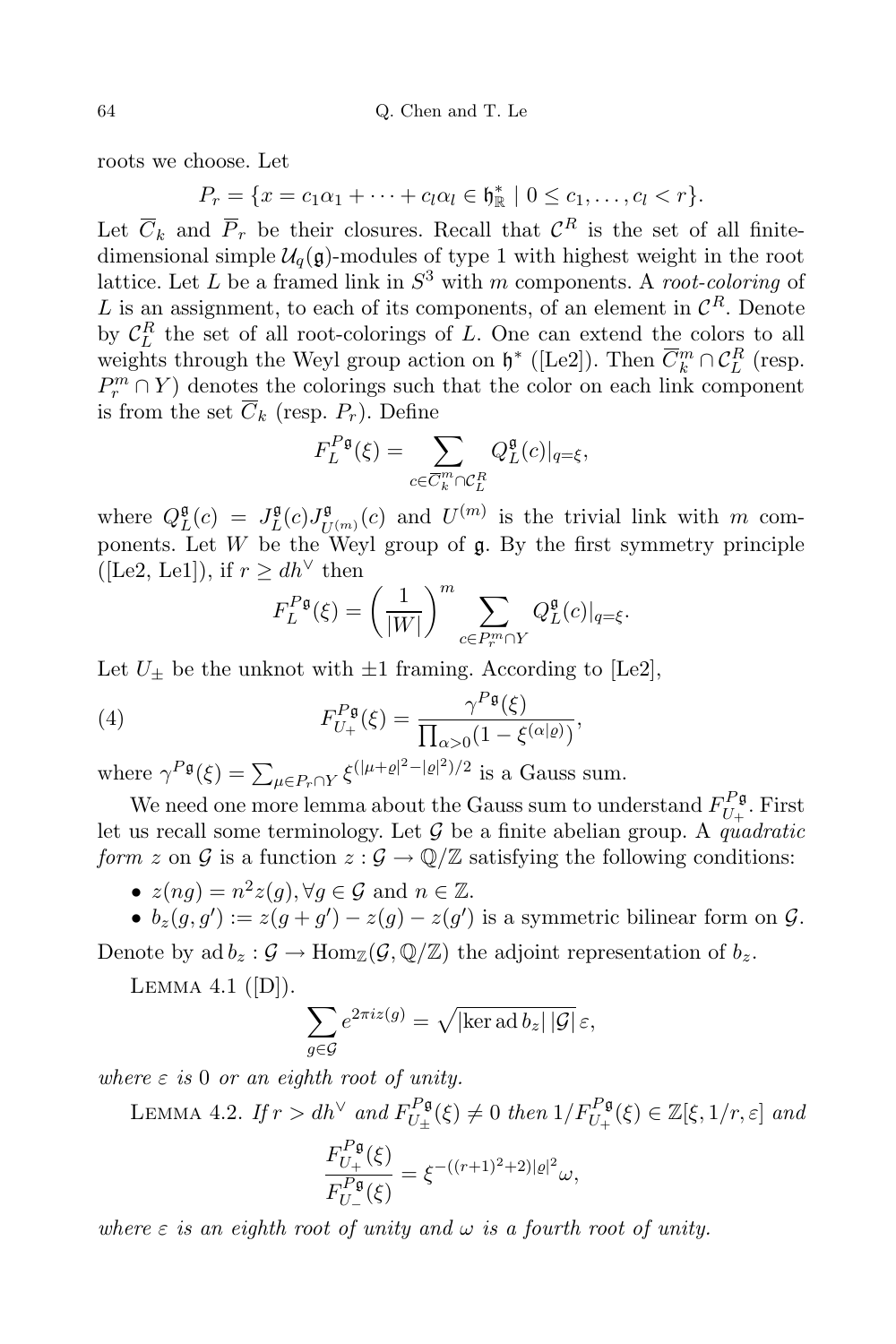*Proof.* If  $\mu \in Y$  then  $(\mu|\rho) \in \mathbb{Z}$  and

$$
|\mu + \varrho|^2 - |\varrho|^2 \equiv |\mu + (r+1)\varrho|^2 - (r+1)^2 |\varrho|^2 \bmod 2r.
$$

Hence

$$
\gamma^{P\mathfrak{g}}(\xi) = \sum_{\mu \in P_r \cap Y} \xi^{(|\mu + (r+1)\varrho|^2 - (r+1)^2|\varrho|^2)/2} = \xi^{-(r+1)^2|\varrho|^2/2} \sum_{\mu \in P_r \cap Y} \xi^{|\mu + (r+1)\varrho|^2/2}.
$$

Let  $\gamma' = \sum_{\mu \in P_r \cap Y} \xi^{|\mu|^2/2}$  and  $\gamma'_{\lambda} = \sum_{\mu \in P_r \cap Y} \xi^{|\mu + \lambda|^2/2}$ . It is easy to see that  $\gamma' = \gamma'_{\lambda}$  for any  $\lambda \in Y$ . Therefore  $\gamma^{P\mathfrak{g}}(\xi) = \xi^{-(r+1)^2|e|^2/2}\gamma' \in \mathbb{Z}[\xi]$ . Notice that  $P_r \cap Y$  can be identified canonically with the abelian group  $Y/rY$  with *r*<sup>*l*</sup> elements, where *l* is the dimension of h. Let  $z : P_r \cap Y \to \mathbb{Q}/\mathbb{Z}$  be defined by  $z(\mu) \equiv |\mu|^2/2r \mod \mathbb{Z}$ . Then  $e^{2\pi i z(\mu)} = \xi^{|\mu|^2/2}$ . We have

$$
\frac{|\mu + r\alpha_i|^2}{2r} - \frac{|\mu|^2}{2r} = \frac{1}{2r} \left( 2(\mu | r\alpha_i) - r^2(\alpha_i | \alpha_i) \right) \in \mathbb{Z},
$$

where  $\alpha_i$  is a basis root. Hence

$$
z(n\mu) \equiv \frac{|n\mu|^2}{2r} = n^2 \frac{|\mu|^2}{2r} \equiv n^2 z(\mu) \bmod \mathbb{Z}
$$

and

$$
b_z(\mu,\lambda) = z(\mu+\lambda) - z(\mu) - z(\lambda) \equiv \frac{|\mu+\lambda|^2}{2r} - \frac{|\mu|^2}{2r} - \frac{|\lambda|^2}{2r} = \frac{(\mu|\lambda)}{r} \mod \mathbb{Z}.
$$

Hence *z* is a quadratic form on  $P_r \cap Y$ . Then ker ad  $b_z$  is a subgroup of  $P_r \cap Y$ , and in particular  $|\text{ker } \text{ad } b_z|$  divides  $|P_r \cap Y| = r^l$ . By Lemma 4.1 and (4) one  $\mathrm{has}~F_{U_\pm}^{P\mathfrak{g}}$  $U_{\text{U}_{+}}^{P_{\mathfrak{g}}}(\xi) = \sqrt{s} \,\varepsilon / f(\xi)$  for some integer *s*, some eighth root of unity  $\varepsilon$  and some  $f(\xi) \in \mathbb{Z}[\xi]$ . Here *s* divides  $r^k$  for some *k*. On the other hand,  $F_{U_+}^{P\mathfrak{g}}$  $U_{+}^{T,\mathfrak{g}}(\xi)$  is in  $\mathbb{Z}[\xi]$  by definition so  $\sqrt{s}$  belongs to  $\mathbb{Z}[\xi,\varepsilon]$ . This proves the first statement. For the second statement one notices that  $F_{U_1}^{P\mathfrak{g}}$  $U_{+}^{P\mathfrak{g}}(\xi) = F_{U_{-}}^{P\mathfrak{g}}$  $U_{\text{L}}^{\text{P}}(\xi)$ , where the bar stands for complex conjugation.  $\blacksquare$ 

If 
$$
F_{U_{\pm}}^{P\mathfrak{g}}(\xi) = 0
$$
, we define  $\tau_{\xi}^{P\mathfrak{g}}(M) = 0$ , otherwise let

$$
\tau_{\xi}^{P\mathfrak{g}}(M) := \frac{F_L^{P\mathfrak{g}}(\xi)}{(F_{U_+}^{P\mathfrak{g}})^{\sigma_{L+}} (F_{U_-}^{P\mathfrak{g}})^{\sigma_{L-}}},
$$

where *M* is obtained by surgery along the framed link *L*, and  $\sigma_{L+}$  (resp.  $\sigma$ *L*<sup>−</sup>) is the number of positive (resp. negative) eigenvalues of the linking matrix of *L*. One can show that  $\tau_r^{P\mathfrak{g}}$  is a 3-manifold invariant and is called the *projective quantum invariant*.

A framed link *L* is called *strongly p-periodic* if *L* is *p*-periodic and there is no component of *L* invariant under the  $\mathbb{Z}/p\mathbb{Z}$  action.

The following theorem has been proved recently by Przytycki and Sokolov.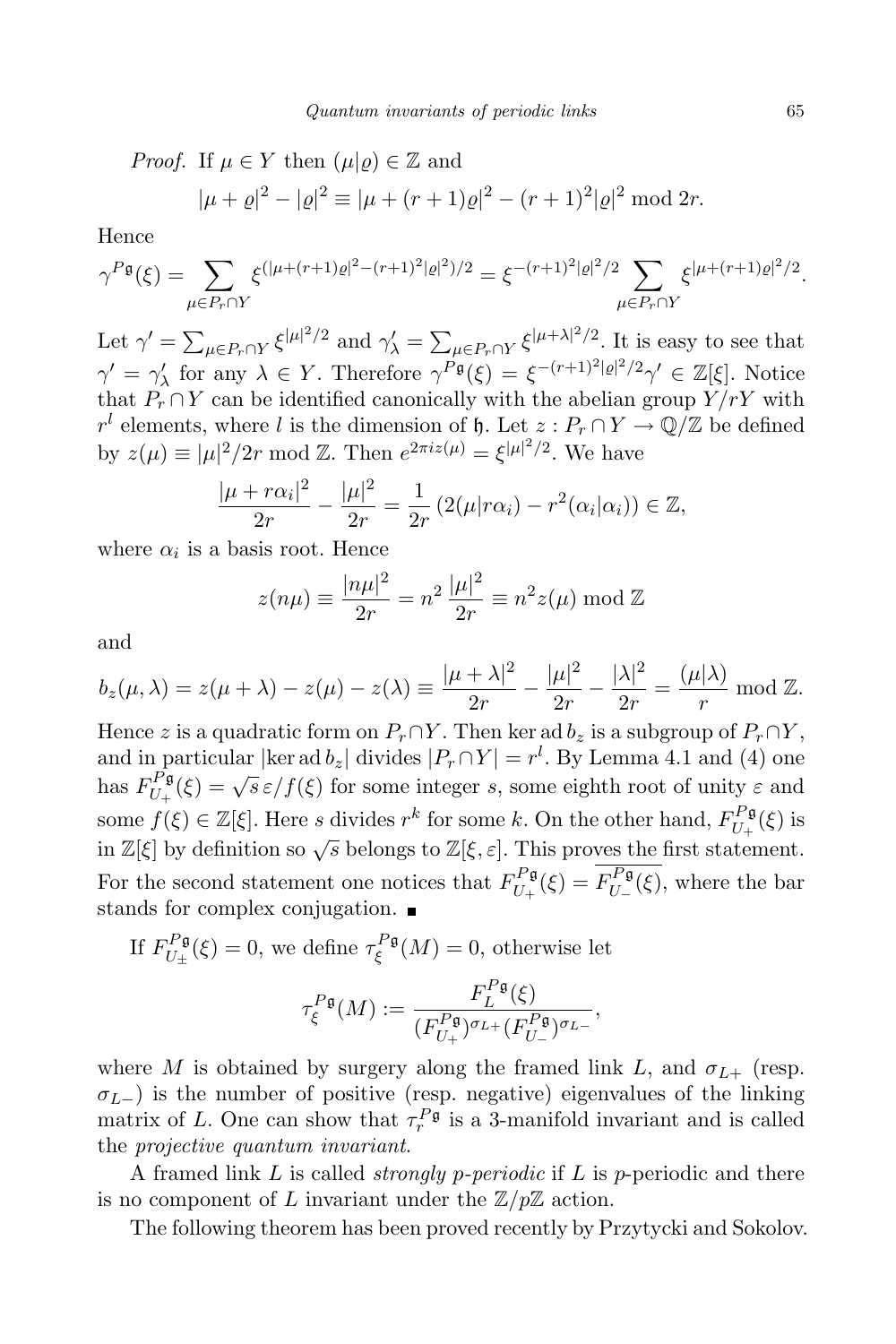## 66 Q. Chen and T. Le

THEOREM 4.3 ([PSo]). Let *p* be a prime integer and M be a closed, ori*ented and connected* 3*-manifold. Then M is p-periodic iff there exists a*  $\frac{1}{2}$  *strongly p*-periodic framed link  $L \subset S^3$  such that M is the result of surgery *on L.*

Denote by  $R^{\xi}_{\mathfrak{g}}$  the ring  $\mathbb{Z}[\xi, 1/r, \varepsilon]$ , where  $\varepsilon$  is as in Lemma 4.2. Let  $I^{\xi}_{\mathfrak{g},p}$ be the ideal  $(p,(\xi + \xi^{-1})^p - (\xi + \xi^{-1}))$  in  $R_{\mathfrak{g}}^{\xi}$ .

Theorem 4.4. *Let M be a p-periodic rational homology* 3*-sphere with quotient* manifold  $M'$ , where p is a prime number. Let  $r > dh^{\vee}$  be an odd *integer and ξ be a primitive rth root of unity. Then*

$$
\tau_{\xi}^{P\mathfrak{g}}(M) \equiv (-\xi)^u (\tau_{\xi}^{P\mathfrak{g}}(M'))^p \bmod I_{\mathfrak{g},p}^{\xi} \quad in \ R_{\mathfrak{g}}^{\xi}
$$

*for some integer*  $u$  *if*  $p$  *is not*  $a$  *factor of*  $r|W|$ *.* (*W is the Weyl group.*)

REMARK. Theorem 4.4 is proved for  $g=s l_2$  by Chbili [C1] and Gilmer [G1].

*Proof of Theorem* 4.4. If  $I_{\mathfrak{g},p}^{\xi} = R_{\mathfrak{g}}^{\xi}$  or  $F_{U_{+}}^{P_{\mathfrak{g}}}$  $U_{+}^{P,\mathfrak{g}}=0$  then the theorem holds trivially. (For example, if *r* is prime not equal to *p* and not a factor of  $p^2 - 1$  then  $I_{\mathfrak{g},p}^{\xi} = R_{\mathfrak{g}}^{\xi}$ .) Now suppose otherwise; then *|W|* is invertible in  $R^{\xi}_{\mathfrak{g}}/I^{\xi}_{\mathfrak{g},p}$ . By Lemma 4.2,  $1/F^{P_{\mathfrak{g}}}_{U_{\pm}}$  belongs to  $R^{\xi}_{\mathfrak{g}}$  so  $F^{P_{\mathfrak{g}}}_{U_{\pm}}$  $U_{\pm}^{P_{\mathfrak{g}}}$  is invertible in  $R_{\mathfrak{g}}^{\xi}$ . By Theorem 4.3, *M* is the result of surgery on a strongly *p*-periodic framed link  $L \subset S^3$ . Let *L'* be the quotient link in  $S^3$ . Then *M'* is the result of surgery on *L'*. It is also a rational homology 3-sphere because  $H_1(M) \to H_1(M')$  is a surjection under the covering projection (actually  $\pi_1(M) \to \pi_1(M')$  is a surjection). By Lemma 3.4,

$$
Q_{L}^{\mathfrak{g}}(c) = J_{L}^{\mathfrak{g}}(c) J_{U^{(m)}}^{\mathfrak{g}}(c) \equiv (J_{L'}^{\mathfrak{g}}(c'))^{p} (J_{U^{(m/p)}}^{\mathfrak{g}}(c'))^{p} = (Q_{L'}^{\mathfrak{g}}(c'))^{p}
$$

modulo  $I_{\mathfrak{g},p}^{\xi}$  in  $R_{\mathfrak{g}}^{\xi}$  for any  $c$  in  $\mathcal{C}_{L}^{R,p}$  $L^{R,p}$ . Hence we have

$$
|W|^m F_L^{P\mathfrak{g}}(\xi) = \sum_{c \in P_r^m \cap Y} Q_L^{\mathfrak{g}}(c)|_{q=\xi} \equiv \sum_{c \in P_r^m \cap \mathcal{R}_p} Q_L^{\mathfrak{g}}(c)|_{q=\xi}
$$

$$
\equiv \left(\sum_{c \in P_r^m / P \cap Y} Q_L^{\mathfrak{g}}(c)|_{q=\xi}\right)^p
$$

$$
\equiv |W|^m (F_{L'}^{P\mathfrak{g}}(\xi))^p \bmod I_{\mathfrak{g},p}^{\xi} \quad \text{in } R_{\mathfrak{g}}^{\xi},
$$

where  $\mathcal{R}_p$  is the set of *p*-periodic root-colorings. Recall that we extend the set of colors to all roots, not just dominant ones. The first equivalence follows from the fact that non-periodic coloring must occur *p* multiple times. One can see this by letting  $\mathbb{Z}/p\mathbb{Z}$  act on the set of colorings of *L*. Since  $|W|$  and  $F_{II\perp}^{P\mathfrak{g}}$  $U^P_{\pm}(\xi)$  are invertible in  $R^{\xi}_{\mathfrak{g}}/I^{\xi}_{\mathfrak{g},p}$  one has

$$
\tau_{\xi}^{P\mathfrak{g}}(M)(F_{U_{+}}^{P\mathfrak{g}})^{\sigma_{L+}}(F_{U_{-}}^{P\mathfrak{g}})^{\sigma_{L-}} = F_{L}^{P\mathfrak{g}}(\xi) \equiv (F_{L'}^{P\mathfrak{g}}(\xi))^{p}
$$
  
= 
$$
(\tau_{\xi}^{P\mathfrak{g}}(M')(F_{U_{+}}^{P\mathfrak{g}})^{\sigma_{L'+}}(F_{U_{-}}^{P\mathfrak{g}})^{\sigma_{L'-}})^{p},
$$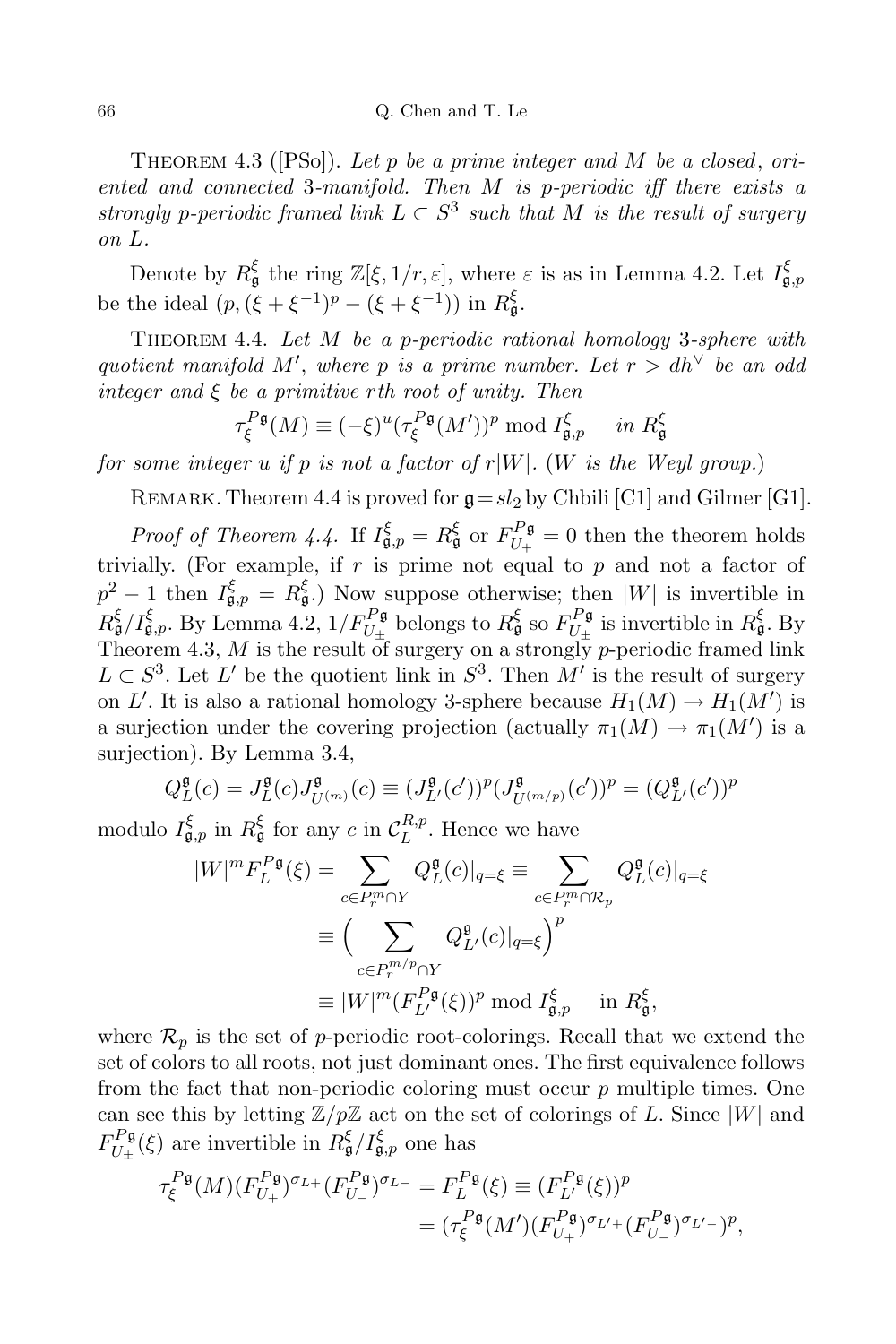and hence

$$
\tau_{\xi}^{P\mathfrak{g}}(M) \equiv (\tau_{\xi}^{P\mathfrak{g}}(M'))^{p} (F_{U_{+}}^{P\mathfrak{g}})^{p\sigma_{L'+}-\sigma_{L+}} (F_{U_{-}}^{P\mathfrak{g}})^{p\sigma_{L'-}-\sigma_{L-}} \text{ mod } I_{\mathfrak{g},p}^{\xi} \quad \text{in } R_{\mathfrak{g}}^{\xi}.
$$
  
Let  $a = p\sigma_{L'+}-\sigma_{L+}$  and  $b = p\sigma_{L'-}-\sigma_{L-}$ . Then

$$
a + b = p(\sigma_{L' +} + \sigma_{L' -}) - (\sigma_{L +} + \sigma_{L -}) = m - m = 0
$$

because  $M$  and  $M'$  are rational homology 3-spheres. Therefore

$$
\tau_{\xi}^{P\mathfrak{g}}(M) \equiv (\tau_{\xi}^{P\mathfrak{g}}(M'))^{p} \bigg(\frac{F_{U_{+}}^{P\mathfrak{g}}}{F_{U_{-}}^{P\mathfrak{g}}}\bigg)^{a}.
$$

Let  $\omega$  be the fourth root of unity as in Lemma 4.2. Because  $r$  is odd one has  $\mathbb{Q}(\xi) \cap \mathbb{Q}(i) = \mathbb{Q}$  (see [FT]), hence  $\omega = \pm 1$ . Finally,  $(F_{U_+}^{P\mathfrak{g}})$  $\int_{U_{+}}^{P_{\mathfrak{g}}} \frac{1}{F_{U_{-}}^{P_{\mathfrak{g}}}}$ <sup>*a*</sup> =  $\pm \xi^{u'}$  =  $(-ξ)^u$  since *r* is odd and  $ξ$  is an *r*th root of unity.

**5. Quantum invariants of periodic 3-manifolds II.** Theorem 4.4 does not help us to determine whether a 3-manifold is *p*-periodic. It can only tell us that a 3-manifold is not a *p*-fold branched covering space over a particular 3-manifold branched over a circle as noted by Chbili in [C1] who showed that the Poincaré sphere is not a branched cover of  $S<sup>3</sup>$  of order 11 with the branched set a circle. Recently Gilmer, Kania-Bartoszynska and Przytycki [GKP] gave a criterion for an integral homology 3-sphere *M* to be *r*-periodic, which involves only the quantum *sl*<sup>2</sup> invariant of *M* at an *r*th root of unity. The purpose of this section is to generalize their criterion to quantum invariants of all simple Lie algebras.

The proofs in [GKP] depend on the topological quantum field theory (TQFT) behind the quantum *sl*<sup>2</sup> invariants of 3-manifolds. We recall briefly some related definitions first. See [Tu, G2] for more details. A TQFT (*V,Z*) is a functor from the 3-dimensional cobordism category to the category Mod(*K*) of projective modules over a ring *K*, where *V* and *Z* are maps between objects and morphisms respectively. The objects and morphisms in the 3-dimensional cobordism category are surfaces and 3-dimensional manifolds respectively. Turaev [Tu] showed that given a modular category one can construct a TQFT. In order to remove the anomaly one also needs to consider manifolds with a certain structure (B*,* U). More explicitly, a *structure*  $\mathfrak{U}(\Sigma)$  on a surface  $\Sigma$  is a pair  $(b, l)$ , where *b* is a finite set of disjoint, directed line segments colored by objects from a modular category and *l* is a Lagrangian subspace of  $H_1(\Sigma, \mathbb{Q})$ . A *structure*  $\mathfrak{B}(M)$  on a 3-dimensional manifold *M* is a pair  $(\Omega, w)$ , where  $\Omega$  is a properly embedded ribbon graph (with coupons) in *M* colored by objects and morphisms from the same modular category and *w* is an integer. This cobordism category will be denoted as  $\mathcal{C}(\mathfrak{B}, \mathfrak{U})$ . Gilmer [G2] introduced a notion of *almost integral*  $TQFT$ . Let *K* be an integral domain which contains a Dedekind domain *D*. Then the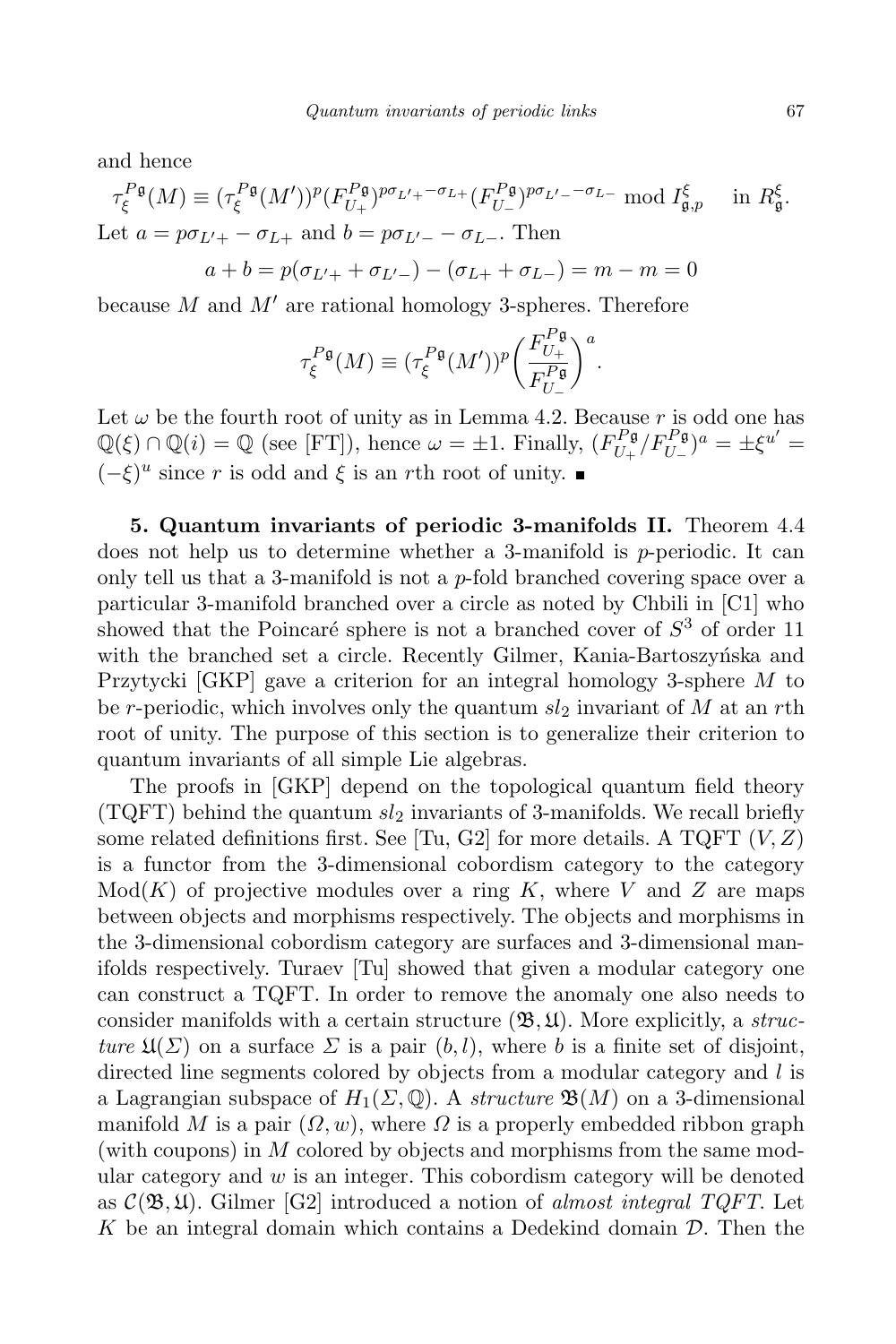TQFT  $(V, Z)$  is *almost*  $(D)$ -integral if there is an element  $\mathcal{E} \in K$  such that  $\mathcal{E}(M) \in \mathcal{D}$  for any connected closed 3-manifold *M*, where  $\langle M \rangle = Z(M)(1)$ .

REMARK.  $\mathcal E$  is required to be in  $\mathcal D$  in [G2] but the proofs there work for the more general case.

REMARK. If the modular category comes from representations of  $\mathcal{U}_q(\mathfrak{g})$ at a root of 1 then the TQFT constructed above is not almost integral. To get an almost integral TQFT one has to modify the structures on the cobordism category. The new cobordism category will be denoted by  $\mathcal{C}(\mathfrak{B}^e, \mathfrak{U}^e)$ . See [CL].

Let  $\kappa$  and  $\eta$  be one of the square roots of  $F_{U_{-}}^{P\mathfrak{g}}$ *U*<sup>*D*</sup>**g**<sub>*U*<sup>*D*</sup><sub>*U*</sub><sup>*D*</sup><sub>*U*</sub><sup>*D*</sup><sub>*U*</sub><sup>*D*</sup><sub>*U*</sub><sup>*D*</sup><sub>*U*</sub><sup>*D*</sup><sub>*U*</sub><sup>*D*</sup><sub>*U*</sub><sup>*D*</sup><sup>*D*</sup><sub>*U*</sub><sup>*D*</sup><sup>*D*</sup><sup>*D*</sup></sub> *U*<sup>−</sup>*P*g<sub>*U*<sup>−</sup></del></sub>  $U_+^{\Gamma\,\mathfrak{g}}$  respectively such that  $\kappa \eta = F_{U_-}^{P\mathfrak{g}}$  $U_{\text{U}_-}^{\text{L-g}}$ . Set  $K = \mathbb{C}$  and  $\mathcal{D} = \mathbb{Z}[\xi, \kappa].$ 

LEMMA 5.1. Let  $r > dh^{\vee}$  be a prime and not a factor of  $|G||W|$ . Let *ξ be a primitive rth root of unity. Then one can define an almost integral TQFT*  $(Z, V)$  *from*  $C(\mathfrak{B}^e, \mathfrak{U}^e)$  *to* Mod $(K)$  *such that*  $\eta \langle M \rangle$  *is in D for all closed*, *connected M. Furthermore*, *if M has* 0 *weight and the ribbon graph in M is empty then*  $\langle M \rangle = \tau_{\xi}^{P\mathfrak{g}}$ *ξ* (*M*)*.*

*Sketch of the proof.* In [Le2] the second author showed that for any simple Lie algebra  $\mathfrak g$  there exist modular tensor categories  $\mathcal C_{\xi}$  using the representations of  $\mathcal{U}_q(\mathfrak{g})$  associated to the root lattice. One can show that Turaev's construction of anomaly-free TQFT can be adapted to the modified cobordism category  $\mathcal{C}(\mathfrak{B}^e, \mathfrak{U}^e)$ . See [CL] for more details.

Theorem 5.2. *Let M be an r-periodic integral homology* 3*-sphere*, *where*  $r > dh^{\vee}$  *is a prime number.* Let  $\xi$  *be a primitive r*th *root of unity.* Then

$$
\tau_{\xi}^{P\mathfrak{g}}(M) \equiv \xi^v \overline{\tau_{\xi}^{P\mathfrak{g}}(M)} \bmod r \quad in \mathbb{Z}[\xi]
$$

*for some integer*  $v$  *if*  $r$  *is not a factor of*  $|G| |W|$ *.* 

*Proof.* Lemma 5.1 shows that the TQFT's constructed following Turaev and the second author [Tu, Le2, CL] are almost integral and  $\eta \langle M \rangle \in \mathcal{D}$ . Then the proofs given in [GKP] can be used verbatim to show that the congruence relation is true in *D*, i.e.,

$$
x = \tau_{\xi}^{P\mathfrak{g}}(M) - \xi^v \overline{\tau_{\xi}^{P\mathfrak{g}}(M)} = rg
$$

for some  $g \in \mathcal{D}$ . According to [Le2], x is in  $\mathbb{Z}[\xi]$ . So  $g = x/r \in \mathbb{Q}(\xi)$ , which implies that  $g \in \mathbb{Z}[\xi]$  since  $\mathcal D$  is a ring of algebraic integers. ■

REMARK. Although one can define quantum invariants of 3-manifolds without using TQFT the proof of Theorem 5.2 depends on it. It would be interesting to find a direct proof.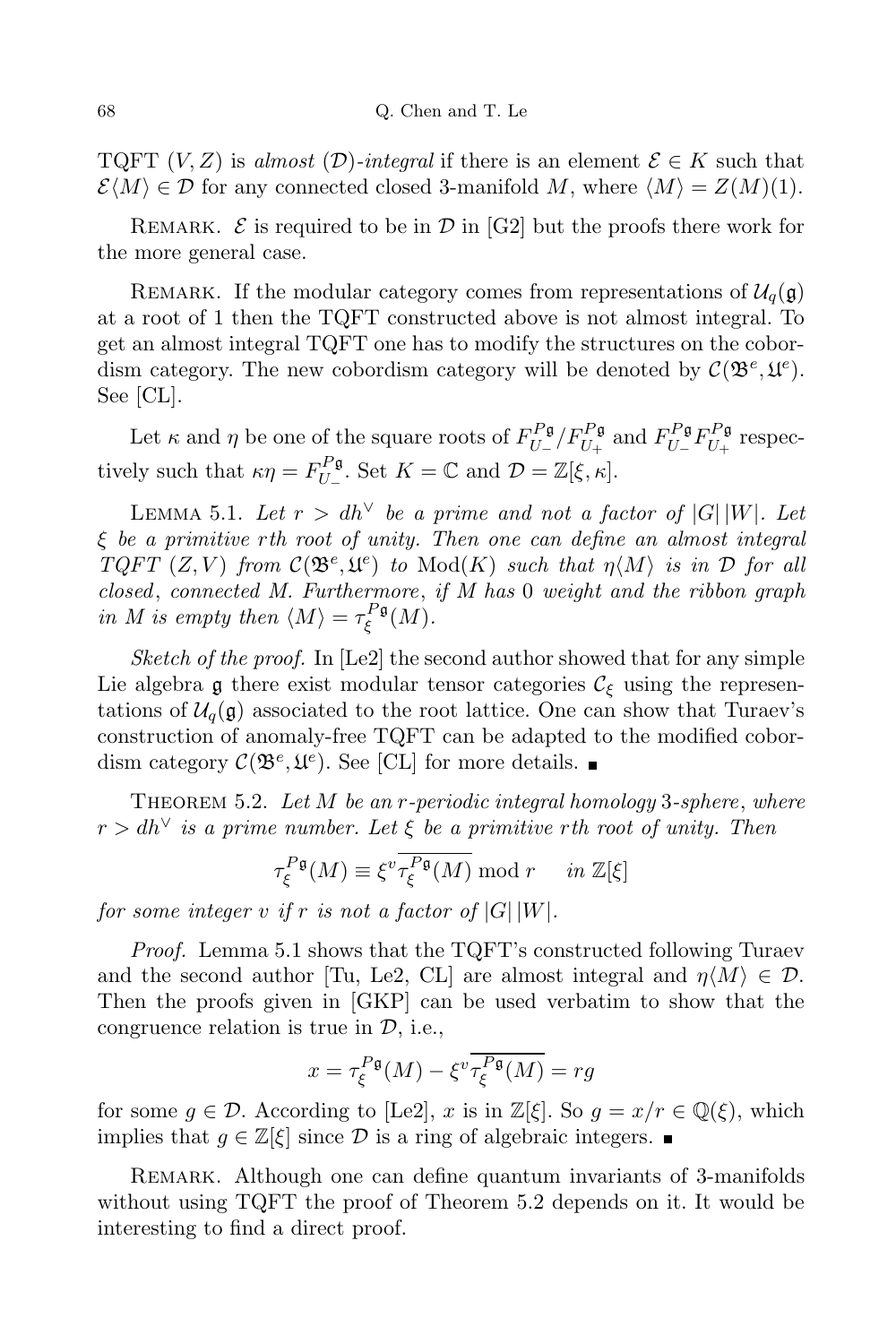**6. Applications.** It is known that the Poincaré sphere  $P$ ,  $-1$  surgery on the left-hand trefoil, has periodicity 2, 3 and 5. It is also known that the Brieskorn sphere  $B = \Sigma(2,3,7)$ ,  $-1$  surgery on the right-hand trefoil, has periodicities 2, 3 and 7. Actually these are the only prime periodicities they have. According to the second author [Le2],

$$
\tau_P = \tau_{\xi}^{Psl_2}(P) = (1 - \xi)^{-1} \sum_{n=0}^{\infty} \xi^n (1 - \xi^{n+1}) (1 - \xi^{n+2}) \cdots (1 - \xi^{2n+1}),
$$
  

$$
\tau_B = \tau_{\xi}^{Psl_2}(B) = (1 - \xi)^{-1} \sum_{n=0}^{\infty} \xi^{-n(n+2)} (1 - \xi^{n+1}) (1 - \xi^{n+2}) \cdots (1 - \xi^{2n+1}).
$$

Here *ξ* is again a primitive *r*th root of unity and therefore the sums are finite. Let us suppose that *r* is now a prime number. Every element *x* in the ring  $\mathbb{Z}[\xi]$  can be written as

$$
x = \sum_{n=0}^{r-2} a_n(x)(1-\xi)^n + x'(1-\xi)^{r-1}
$$

for some  $x' \in \mathbb{Z}[\xi]$  and some integers  $a_n(x)$ . The  $a_n(x)$ 's are well defined modulo *r* because of the following equation [O]:

$$
1 + t + \dots + t^{r-1} = \binom{r}{1} + \binom{r}{2}(t-1) + \dots + \binom{r}{r}(t-1)^{r-1}.
$$

One computes easily the following integers, well defined modulo *r*:

$$
a_1(\tau_P) = 6,
$$
  $a_1(\xi^j \overline{\tau}_P) = -6 - j,$   
\n $a_3(\tau_P) = 464,$   $a_3(\xi^{-12} \overline{\tau}_P) = -16,$   
\n $16 + 464 = 480 = 2^5 \cdot 3 \cdot 5.$ 

Hence *P* has periodicity 2, 3 and 5 only. Similarly, *B* has periodicity 2, 3 and 7 only:

$$
a_1(\tau_B) = 6,
$$
  $a_1(\xi^j \overline{\tau}_B) = -6 - j,$   
\n $a_3(\tau_B) = 1064,$   $a_3(\xi^{-12} \overline{\tau}_B) = -280,$   
\n $1064 + 280 = 1344 = 2^6 \cdot 3 \cdot 7.$ 

REMARK. X. Zhang [Z] showed that the Poincaré sphere has only periodicity 2, 3 and 5 using the fact that the Poincaré sphere is spherical. One can also use the recently proved Orbifold Theorem to show that the Poincaré sphere is 2, 3, 5-periodic only and  $\mathcal{Z}(2,3,7)$  is 2, 3, 7-periodic only as remarked in [GKP].

The calculation above suggests that the first and third Ohtsuki invariants detect very well the periodicity of homology spheres. Let us look at these two invariants for Brieskorn spheres  $B_n = \Sigma(2, |n|, |2n + 1|)$ , where *n* is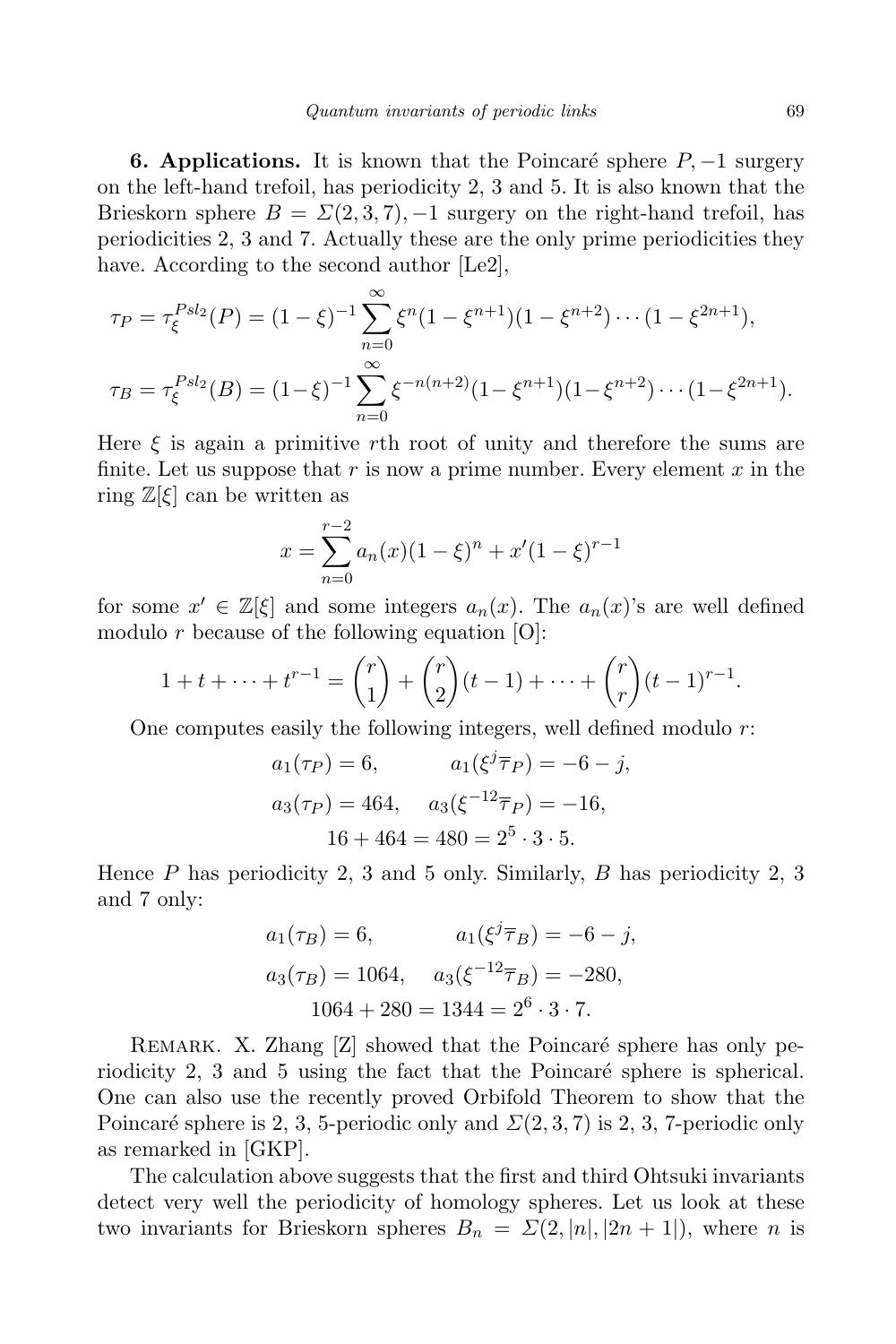any odd number. It can be shown, again by the Orbifold Theorem, that *B<sub>n</sub>* is *p*-periodic if and only if  $p | n(2n + 1)$ . Following [GKP],  $B_n$  can be obtained by  $-1$  surgery on the  $(2, n)$  torus knot. Note that our  $B_n$  is the  $\Sigma(2, |n|, |2n-1|)$  in [GKP] with opposite orientation. Lawrence [La] has explicit formulas for the Ohtsuki invariants of  $B_n$ . Using her formulas one can show that if  $p \geq 11$  is a prime number then  $B_n$  is *p*-periodic only if *p* divides  $\frac{2}{3}n^2(2n+1)(n-1)(n+1)^2$ . This necessary condition is sharp when, for example,  $n = 7$  but not in general.

## **References**

- [C1] N. Chbili, Les invariants  $\theta_p$  des 3-variétés périodiques, Ann. Inst. Fourier (Grenoble) 51 (2001), 1135–1150.
- [C2] —, *Quantum SU*(3) *invariants of links and Murasugi's congruence*, Topology Appl. 122 (2002), 479–485.
- [CL] Q. Chen and T. Le, *Almost integral TQFTs from simple Lie algebras*, preprint.
- [Co] P. Cohn, *Algebra*, Vol. 1, 2nd ed., Wiley, Chichester, 1982.
- [D] F. Deloup, *Linking forms, reciprocity for Gauss sums and invariants of 3 manifolds*, Trans. Amer. Math. Soc. 351 (1999), 1895–1918.
- [FT] A. Fröhlich and M. Taylor, *Algebraic Number Theory*, Cambridge Univ. Press, Cambridge, 1993.
- [G1] P. Gilmer, *Quantum invariants of periodic three-manifolds*, in: Proceedings of the Kirbyfest (Berkeley, CA, 1998), Geom. Topol. Monogr. 2, Coventry, 1999, 157–175.
- [G2] —, *Integrality for TQFTs*, Duke Math. J. 125 (2004), 389–413.
- [GKP] P. Gilmer, J. Kania-Bartoszyńska, and J. Przytycki, 3-manifold *invariants* and *periodicity of homology spheres*, Algebr. Geom. Topol. 2 (2002), 825–842. (with an appendix by Gilmer).
- [J] J. Jantzen, *Lectures on Quantum Groups*, Amer. Math. Soc., Providence, RI, 1996.
- [KM] R. Kirby and P. Melvin, *The 3-manifold invariants of Witten and Reshetikhin– Turaev for* sl(2*,* **c**), Invent. Math. 105 (1991), 473–545.
- [L] S. Lang, *Undergraduate Algebra*, 2nd ed., Springer, New York, 1990.
- [La] R. Lawrence, *Asymptotic expansions of Witten–Reshetikhin–Turaev invariants for some simple 3-manifolds*, J. Math. Phys. 36 (1995), 6106–6129.
- [Le1] T. Le, *Integrality and symmetry of quantum link invariants*, Duke Math. J. 102 (2000), 273–306.
- [Le2] —, *Quantum invariants of 3-manifolds*: *integrality*, *splitting*, *and perturbative expansion*, Topology Appl. 127 (2003), 125–152.
- [Lu] G. Lusztig, *Introduction to Quantum Groups*, Birkh¨auser Boston, Boston, MA, 1993.
- [MR] G. Masbaum and J. Roberts, *A simple proof of integrality of quantum invariants at prime roots of unity*, Math. Proc. Cambridge Philos. Soc. 121 (1997), 443– 454.
- [MB] J. Morgan and H. Bass (eds.), *The Smith Conjecture*, Academic Press, Orlando, FL, 1984. Papers presented at the symposium held at Columbia University, New York, 1979.